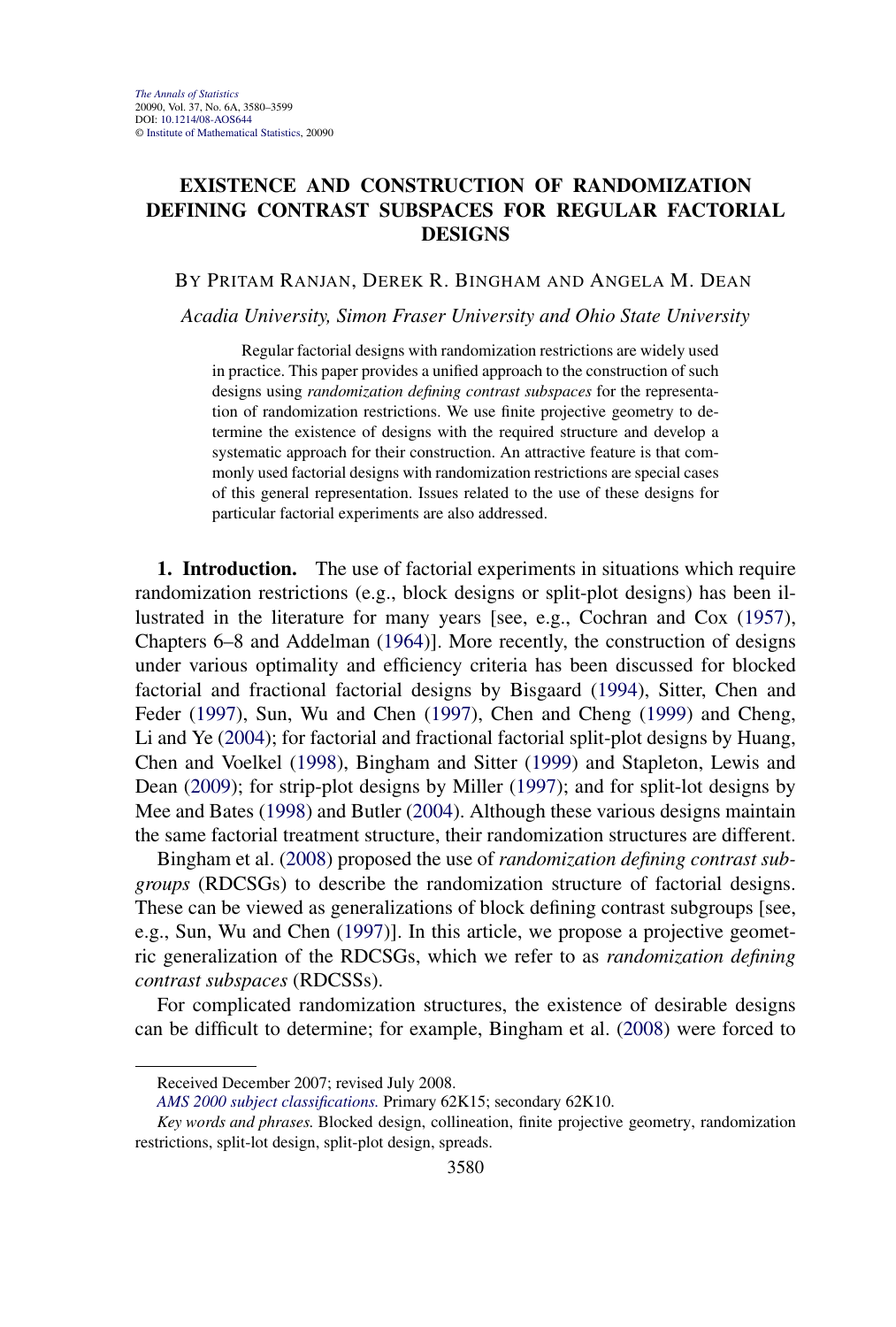search over the set of all possible designs to find those satisfying the required restrictions. Here, we develop theoretical results for the existence of factorial designs with given randomization restrictions within a unified framework, and we provide a direct method of construction of such designs. The theory for the existence and construction of such designs is given in terms of full factorial designs, but we show in Section 6 that the results apply equally well to fractional factorial designs.

In the next section, a brief description of RDCSSs is presented. Section 3 considers the impact of the randomization restrictions on data analysis and motivates the preference for nonoverlapping RDCSSs over the various stages of randomization. In Section 4, theoretical results for the existence of designs with randomization restrictions are developed. The theoretical framework is constructive, thereby allowing for the identification of designs in practical settings. Methods of construction of such designs for specific factorial experiments are developed in Section 5. The article finishes with a discussion of fractional factorial designs in Section 6 and concluding remarks in Section 7.

**2. Randomization-defining contrast subspaces.** A natural design choice for a p-factor experiment is a completely randomized design with trials performed in a random order. However, this is not always feasible as, for example, when the experimental units are not homogeneous (as in block designs), the levels of some factors cannot be changed as rapidly as that of others (as in split-plot designs) or when subsets of factors must be held fixed at different stages of experimentation (as in split-lot designs).

Several different approaches have been taken in the construction of factorial designs with randomization restrictions. For example, blocking in factorial and fractional factorial experiments have been studied using Abelian groups and vector spaces [see, e.g., Dean and John (1975), Bailey (1977) and Voss and Dean (1987)], and using finite geometries [see, e.g., Bose (1947), Srivastava (1987) and Mukerjee and Wu (1999)]; the construction of strip-plot designs via latin square fractions has been discussed by Miller (1997); split-plot designs for factorial treatments have been constructed using computer search and group theory by Addelman (1964), Bingham and Sitter (1999), Bisgaard (2000), Huang, Chen and Voelkel (1998) and Stapleton, Lewis and Dean (2009). For the construction of split-lot designs, linear graphs were used by Taguchi (1987), combinations of linear graphs and cyclic groups by Mee and Bates (1998) and a grid-representation technique by Butler (2004). In this paper, we use finite projective geometry to study  $q^p$  factorial designs with randomization restrictions for prime or prime power q.

As in Dey and Mukerjee (1999), Chapter 8, let b be a p-dimensional pencil over the Galois field  $GF(q)$ . For  $\alpha (\neq 0) \in GF(q)$ , b and  $\alpha b$  represent the same pencil carrying  $q - 1$  degrees of freedom. A pencil b represents an r-factor interaction if  $b$  has exactly  $r$  nonzero elements. The set of all  $p$ -dimensional pencils over  $GF(q)$  forms a  $(p - 1)$ -dimensional finite projective geometry and is denoted by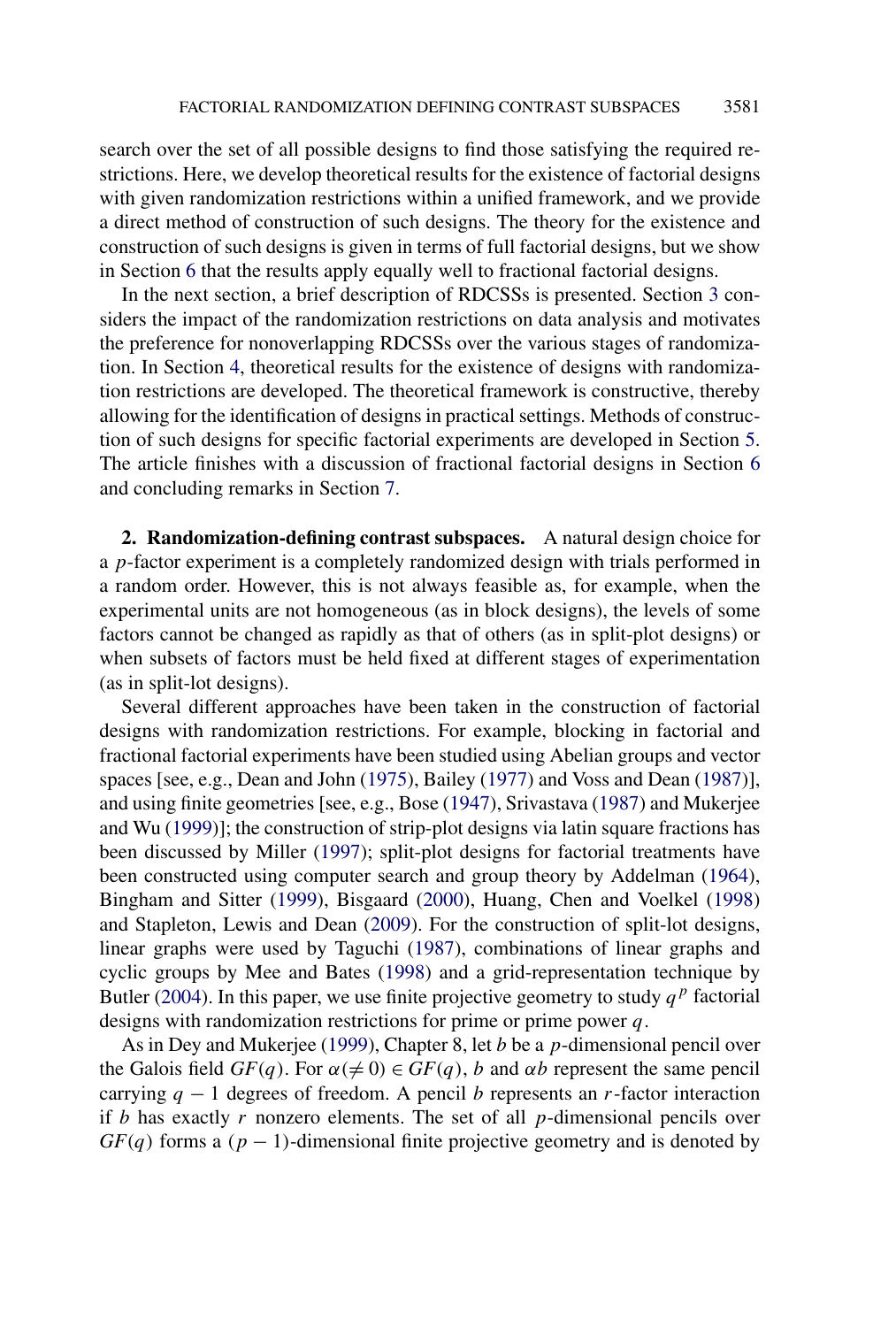*PG*( $p - 1$ ,  $q$ ). There are  $\frac{q^p - 1}{q - 1}$  points in *PG*( $p - 1$ ,  $q$ ), where points correspond to pencils.

Since two-level factorial designs are the most common in practice, we focus on  $q = 2$ , although most of the results in this article hold for a prime or prime power q. For  $q = 2$ , a pencil b with r nonzero elements corresponds to a unique r-factor interaction in a  $2^p$  factorial design with a single degree of freedom. Thus, the set of all effects (excluding the grand mean) of a  $2<sup>p</sup>$  factorial design is equivalent to the set of points in  $PG(p-1, 2)$  and will be referred to as the *effect space*  $\mathcal{P}$ .

The restrictions on the randomization of experimental runs is equivalent to the grouping of experimental units into sets of trials. We consider the usual approach of using independent effects from  $P$  to define the groupings. Blocked factorial designs, for example, use  $2^t$  ( $t < p$ ) combinations of t independent effects from  $\mathcal P$ to divide  $2^p$  treatment combinations into  $2^t$  blocks. These factorial effects are then completely confounded with block effects and represent  $t$  randomization restriction "factors." The set S of all nonnull linear combinations of these  $t$  randomization restriction factors in  $\mathcal{P}$ , over  $GF(2)$ , forms a  $(t - 1)$ -dimensional projective subspace of  $\mathcal{P} = PG(p-1, 2)$ , which we call a *randomization defining contrast subspace* (RDCSS).

EXAMPLE 1. Consider an experiment arranged as a  $2^5$  factorial split-plot design, where  $A$ ,  $B$  are whole-plot factors and  $C$ ,  $D$ ,  $E$  are sub-plot factors. The effect space is  $\mathcal{P} = \langle A, B, C, D, E \rangle$  and the RDCSS that imposes the randomization restrictions is  $S = \langle A, B \rangle = \{A, B, AB\}$ , where the notation  $\langle a_1, \ldots, a_k \rangle$ denotes the projective space spanned by  $a_1, \ldots, a_k$  (or, for two-level factorial designs, the set of all interactions of  $a_1, \ldots, a_k$ ). The notation A, AB, and so on, represent the main effect of  $A$ , the interaction of  $A$  and  $B$ , and so on. Since there are  $t = 2$  whole-plot factors, the set of all experimental units is partitioned into  $2^t = 4$  subsets (batches, whole-plots, etc.), and each subset consists of  $2^5/2^2 = 8$ experimental units. The four subsets, say  $\mathcal{B}_1$ ,  $\mathcal{B}_2$ ,  $\mathcal{B}_3$  and  $\mathcal{B}_4$ , consist of experimental units corresponding to  $(\theta_A(i), \theta_B(i)) = (0, 0), (0, 1), (1, 0)$  and  $(1, 1)$ , respectively, where,  $\theta_{\delta}(i)$  is the *i*th row of the column corresponding to the factorial effect  $\delta$  in the model matrix X [see, e.g., Bingham et al. (2008) and page 26 in Ranjan (2007)].

There may be more than one stage of randomization restriction in a factorial experiment where the randomization structure can be characterized by its RDCSSs. For a  $2^p$  factorial design with m stages of randomization, the m RDCSSs can be denoted by the projective subspaces  $S_1, \ldots, S_m$  contained in the effect space  $\mathcal{P}$ . For each  $i = 1, ..., m$ , the size of  $S_i$  is  $2^{t_i} - 1$  with  $0 < t_i < p$ . Then, at stage i, the experimental units are partitioned into  $|S_i| + 1$  sets (e.g., batches, whole-plots and blocks) due to  $S_i$ , where the size of each set is  $(|\mathcal{P}| + 1)/(|S_i| + 1) = 2^{p-t_i}$ .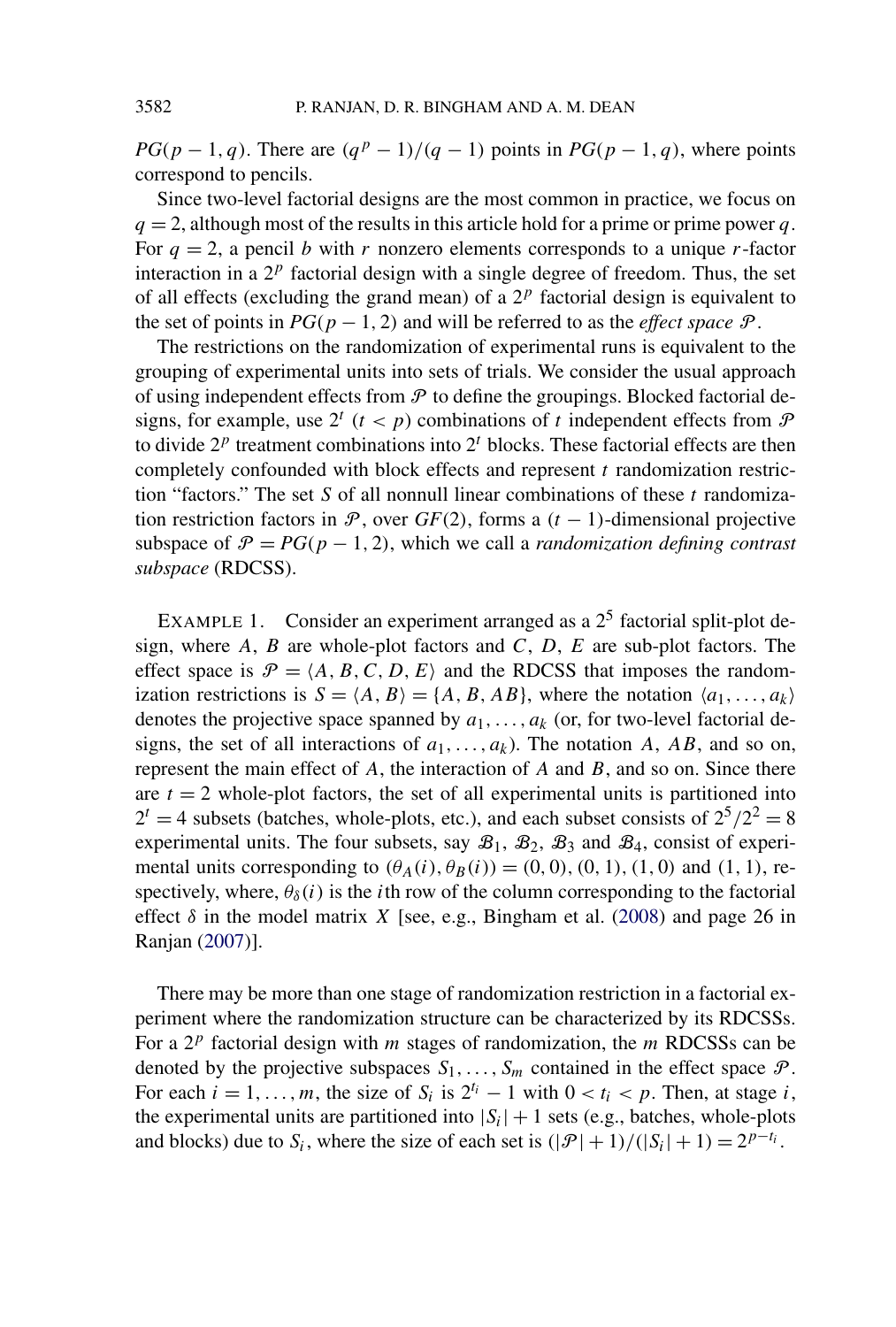EXAMPLE 2. Consider a  $2^5$  factorial experiment with randomization structure defined by a strip-plot design [Miller (1997)], where the row configurations are defined by a  $2^2$  design in factors A, B and the column configurations by a  $2^3$ design in factors C, D, E. In this setting, the two RDCSSs are  $S_1 = \langle A, B \rangle$  and  $S_2 = \langle C, D, E \rangle$ , and the effect space is  $\mathcal{P} = \langle A, B, C, D, E \rangle$ .

Although the treatment structure for Examples 1 and 2 are the same, the randomization restrictions induce different error structures, thereby having an impact on the analysis [see, e.g., Milliken and Johnson (1984), Chapter 4].

**3. Modeling issues.** In this section, we show how the distribution of the least squares estimator of a factorial effect is related to the RDCSSs. This motivates a design strategy and, in particular, suggests a preference for nonoverlapping RDCSSs.

3.1. *Model*. Consider a single-replicate  $2^p$  factorial design with the linear regression model as the response model of interest; that is,

$$
(1) \t Y = X\beta + \varepsilon,
$$

where X denotes the  $n \times 2^p$  model matrix and  $\beta = (\beta_0, \beta_1, ..., \beta_{2^p-1})'$  is the  $2^p \times 1$  vector of parameters corresponding to the grand mean, the factorial main effects and interactions. In this section, the factor levels 0 and 1 are recoded as  $+1$ and  $-1$ , respectively. For a single-replicate  $2^p$  factorial experiment,  $n = 2^p$ , and the model matrix, X, is a Hadamard matrix which satisfies  $X'X = nI_n$ , where  $I_n$ is an  $n \times n$  identity matrix. Without loss of generality, any p independent columns of  $X$  can be selected to represent the main effect contrasts of the  $p$  factors [see, e.g., Dean and Voss (1999), Section 15.6]. On rearranging the columns of X, let X be  $\{c_0, c_1, \ldots, c_p, c_{p+1}, \ldots, c_{n-1}\}$ , where the column vector,  $c_0$ , consists of all 1's corresponding to the grand mean, columns  $c_1, \ldots, c_p$  refer to the independent main effect contrasts of the p factors and the remaining columns,  $c_{p+1}, \ldots, c_{n-1}$ , represent the interaction contrasts obtained as element-wise products of subsets of  $c_1, \ldots, c_p$ . The vector Y denotes the vector of response variables and  $\varepsilon$  the error vector, whose distribution is discussed below.

For a factorial design with m stages of randomization and RDCSSs denoted by  $S_i$ ,  $i = 1, ..., m$ , the error vector  $\varepsilon$  can be written as a sum of  $m + 1$  independent error vectors,  $\varepsilon = \varepsilon_0 + \varepsilon_1 + \cdots + \varepsilon_m$ . The  $n \times 1$  vector  $\varepsilon_0$  denotes the replication error vector, and  $\varepsilon_i$  ( $1 \le i \le m$ ) is the error vector associated with the randomization restriction characterized by  $S_i$ . Since  $S_i$  creates a partition of the *n* experimental units into  $2^{t_i}$  batches (blocks, whole-plots, etc.), the error vector  $\varepsilon_i$ can be written as  $N_i \epsilon_i$ , where  $\epsilon_i$  is a  $2^{t_i} \times 1$  vector of errors associated with each of the  $2^{t_i}$  batches; the  $n \times 2^{t_i}$  matrix  $N_i$  is called the *i*th *incidence matrix* and has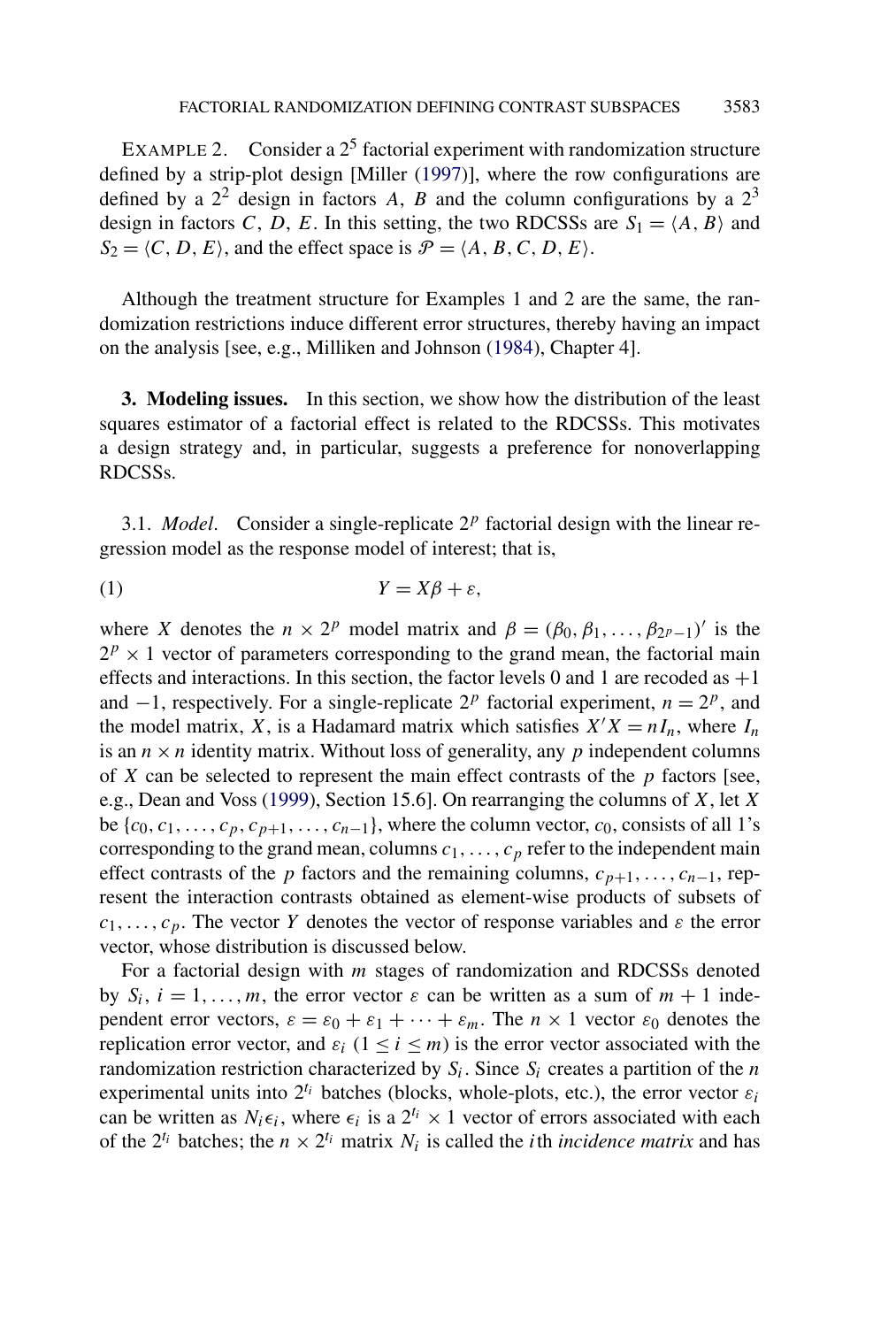elements defined as follows:

 $(N_i)_{r,l} = 1$ , if the *r*th experimental unit belongs to the *l*th batch (2) at the ith stage of randomization,

 $= 0$ , otherwise,

for  $r = 1, ..., n$  and  $l = 1, ..., 2^{t_i}$ . Thus,  $\varepsilon$  can be written as

(3) 
$$
\varepsilon = \varepsilon_0 + \varepsilon_1 + \dots + \varepsilon_m = \varepsilon_0 + N_1 \varepsilon_1 + \dots + N_m \varepsilon_m,
$$

where  $\epsilon_0, \epsilon_1, \ldots, \epsilon_m$  are independent, and  $\epsilon_0 = \epsilon_0 \sim N(0_n, I_n \sigma^2)$ , where  $0_n$  is an  $n \times 1$  vector of zeros and  $I_n$  is an  $n \times n$  identity matrix. For  $i = 1, \ldots, m$ , we assume that  $\epsilon_i \sim N(0_{2^{t_i}}, I_{2^{t_i}} \sigma_i^2)$ , where  $0_{2^{t_i}}$  is a vector of  $2^{t_i}$  zero elements. It follows that  $\varepsilon \sim N(0_n, \Sigma_v)$ , where

(4) 
$$
\Sigma_y = \sigma^2 I_n + \sum_{i=1}^m \sigma_i^2 N_i N_i'.
$$

Lemma 1 gives some properties of the incidence matrices which are needed for subsequent results. The proof of Lemma 1 is straightforward and omitted.

LEMMA 1. *Consider a*  $2^p$  *factorial design with*  $n = 2^p$  *runs and m levels of randomization restrictions defined by RDCSSs*  $S_1, \ldots, S_m$ *. Let*  $N_1, \ldots, N_m$  *be the incidence matrices corresponding to*  $S_i$ *'s as defined in* (2). *Then*,  $N_i^{\prime} N_i = n_i I_{2^{t_i}}$ , *where*  $n_i = 2^{p-t_i}$  *is the number of* 1*'s in each column of*  $N_i$ *, and*  $I_{2^{t_i}}$  *is a*  $2^{t_i} \times 2^{t_i}$ *identity matrix*.

3.2. *Distribution of effect estimators*. The most natural way to estimate the factorial effect parameters is to use the *generalized least squares* (GLS) estimator  $\hat{\beta} = (X' \Sigma_y^{-1} X)^{-1} X' \Sigma_y^{-1} Y$ . Due to the assumptions on the error vectors,  $\hat{\beta} \sim N(\beta, \text{Var}(\hat{\beta}))$ . For a single-replicate  $2^p$  factorial design, the GLS estimator coincides with the ordinary least squares (OLS) estimator  $\tilde{\beta} = (X'X)^{-1}X'Y$ . This follows since X is an  $n \times n$  matrix and, consequently,  $X'X = nI$  implies that  $X' = nX^{-1}$ . Then,  $\tilde{\beta} = n^{-1}X'Y$ , and

$$
\hat{\beta} = (X^{\prime} \Sigma_{y}^{-1} X)^{-1} X^{\prime} \Sigma_{y}^{-1} Y = X^{-1} \Sigma_{y} (X^{\prime})^{-1} X^{\prime} \Sigma_{y}^{-1} Y = n^{-1} X^{\prime} Y = \tilde{\beta}.
$$

Thus, the variance–covariance matrix of the factorial effect estimator  $\hat{\beta}$  is  $\text{Var}(\hat{\beta}) = \text{Var}(\tilde{\beta}) = (X' \Sigma_{y} X)/n^{2}$ , and

(5) 
$$
\hat{\beta} \sim N(\beta, X' \Sigma_{\mathcal{Y}} X/n^2),
$$

where  $\Sigma_{v}$  is defined in (4).

If  $S_i$ 's are projective subspaces in  $\mathcal{P}$ , it is sometimes possible to select the RDCSSs  $S_1, \ldots, S_m$  so that  $S_{ij} = S_i \cap S_j = \phi$  for all  $i \neq j$ . It will become clear later that these cases are of specific interest to practitioners since, in this case, all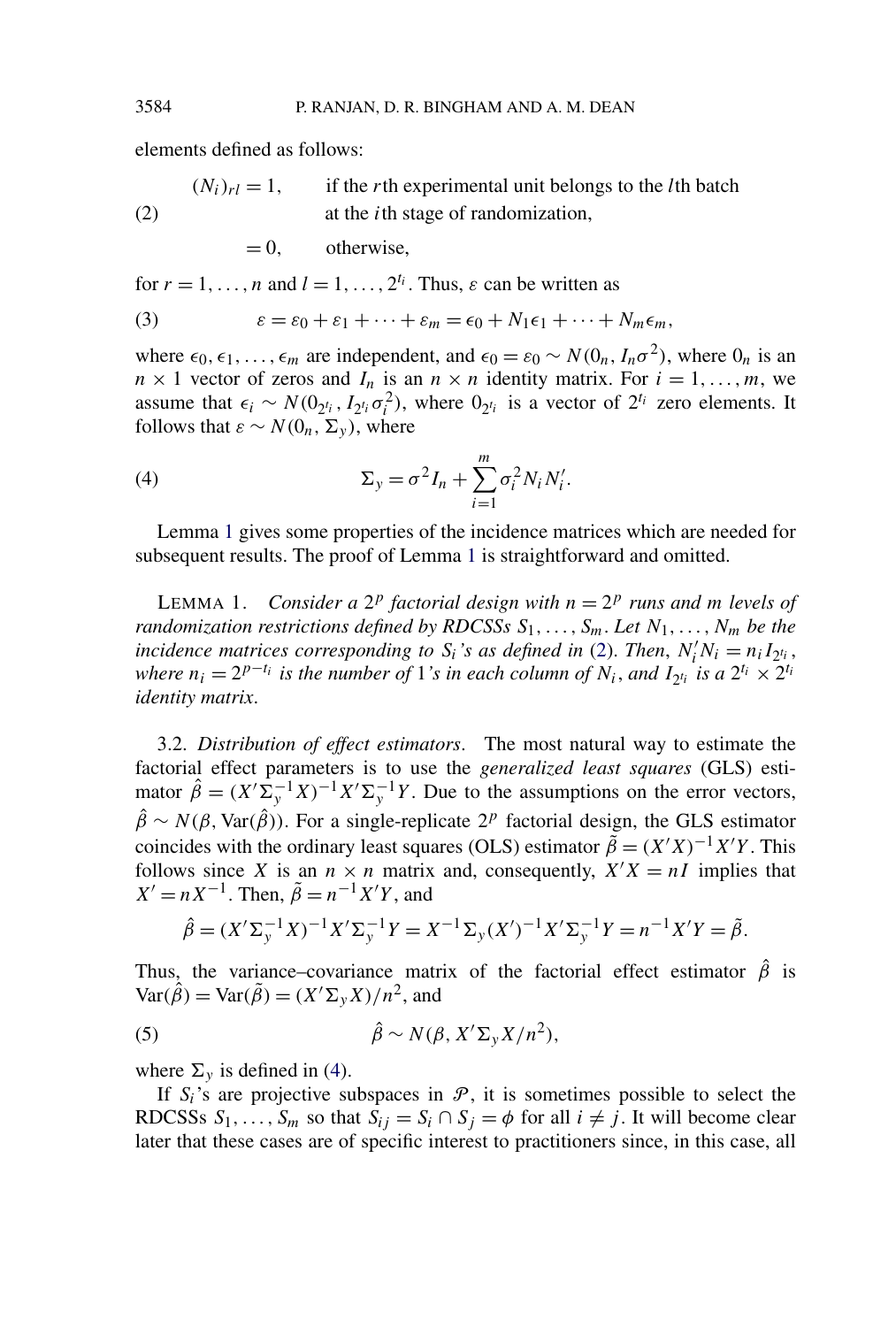the effects in  $S_i$  have variances that are functions of  $\sigma_i^2$  only. However, when this condition does not hold (see Theorem 2, below), the variance of the effects in  $S_{ij}$ are impacted by both  $\sigma_i^2$  and  $\sigma_j^2$ .

THEOREM 1. *In a single-replicate* 2 p *factorial design*, *let the randomization restrictions be defined by*  $S_1, \ldots, S_m$  *contained in*  $P$ *. Then, for any two effects*  $E_j$ and  $E_k$  in the effect space  $\mathcal P,$  the corresponding parameter estimators  $\hat\beta_{E_j}$  and  $\hat{\beta}_{E_k}$  have independent normal distributions.

PROOF. Since  $\hat{\beta}$  has a multivariate normal distribution, it is enough to show that  $cov(\hat{\beta}_{E_j}, \hat{\beta}_{E_k}) = 0$ . Let  $E_j$  denote the factorial effect corresponding to jth column  $c_j$   $(j \ge 1)$  of X, and let  $S_1, \ldots, S_m$  be subspaces in P. If column  $c_j$  of X is orthogonal to the randomization restrictions in  $S_i$ , then  $c'_j N_i = 0$ . Whereas, for each  $i = 1, ..., m$ , if  $E_j \in S_i$ , then, as in Dean (1978),  $c_j$  may be expressed as  $c_j = N_i a_i^{(i)}$  $j^{(i)}$ , where  $a_j^{(i)}$  $j^{(i)}$  is a  $2^{t_i} \times 1$  vector, and  $a_j^{(i)'}$  $j^{(t)}$  **1** = 0 with **1** a vector of 1's. Also, since  $c'_j c_k = 0$  for all  $j \neq k$ , it follows from Lemma 1 that  $a_j^{(i)}$  $j^{(i)'} a_k^{(i)} = 0$  for all  $j \neq k$  and  $i = 1, \ldots, m$ .

Define the index set  $T_{jk} = \{i : 1 \le i \le m, E_j \in S_i \text{ and } E_k \in S_i\}$ . Then, using the equivalence of the GLS and OLS estimators for  $\beta$  together with (4), (5) and Lemma 1, we have

$$
n^{2} \text{Cov}(\hat{\beta}_{E_{j}}, \hat{\beta}_{E_{k}}) = \sigma^{2} c'_{j} c_{k} + \sum_{i=1}^{m} \sigma_{i}^{2} c'_{j} N_{i} N'_{i} c_{k}
$$
  
= 
$$
\sum_{i \in T_{jk}} \sigma_{i}^{2} a_{j}^{(i')} N'_{i} N_{i} N'_{i} N_{i} a_{k}^{(i)} = \sum_{T_{jk}} \sigma_{i}^{2} n_{i}^{2} a_{j}^{(i')} a_{k}^{(i)} = 0
$$

and the proof follows.  $\Box$ 

Next, the main result of this section establishes the link between the variances of the effect estimators for a  $2^p$  full factorial design and the RDCSSs.

THEOREM 2. *In a single-replicate* 2 p *factorial design*, *let the randomization restrictions be defined by*  $S_1, \ldots, S_m$  *in*  $\mathcal{P}$ *. For an effect*  $E \in \mathcal{P}$ *, define an index set*  $\{T_E, E \in \mathcal{P}\}\$  *such that*  $T_E = \{i : 1 \le i \le m, E \in S_i\}\$ . *Then*,

$$
\text{Var}(\hat{\beta}_E) = \begin{cases} \frac{\sigma^2}{n} + \sum_{i \in T_E} \frac{n_i}{n} \sigma_i^2, & \text{if } E \in \{S_1 \cup \dots \cup S_m\}, \\ \frac{\sigma^2}{n}, & \text{if } E \in \mathcal{P} \setminus \{S_1 \cup \dots \cup S_m\}, \end{cases}
$$

where  $\sigma^2$  and  $\sigma_i^2$  are the variances corresponding to  $\varepsilon_0$  and  $\varepsilon_i$ , respectively.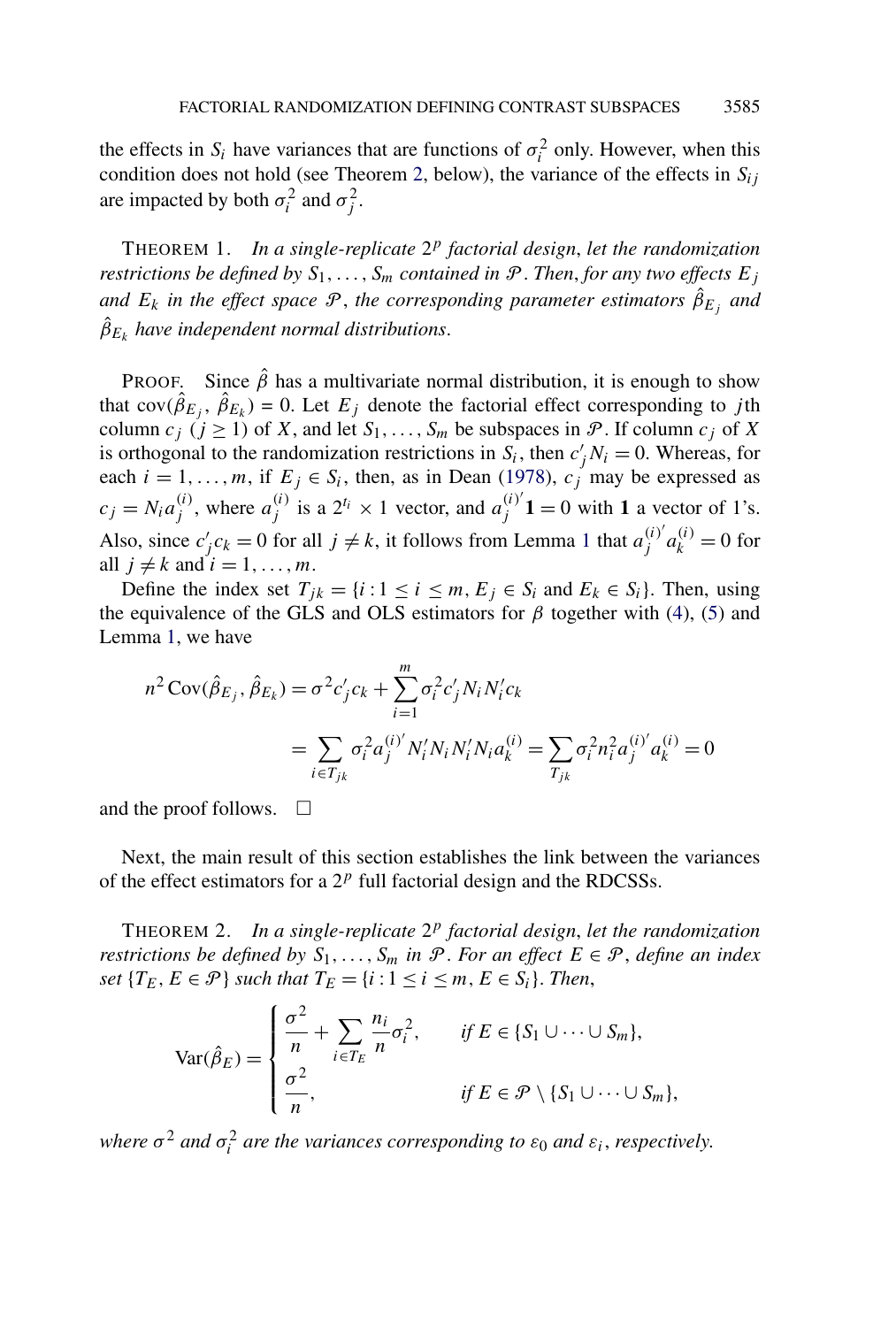**PROOF.** Let E be the effect corresponding to column c in X. Following arguments similar to those of the proof of Theorem 1, if  $E \in S_i$ , we have

(6) 
$$
c'c = a^{(i)'}N_i'N_i a^{(i)} = n_i a^{(i)'} a^{(i)} = n
$$

and, if  $E \notin S_i$ , then  $c'N_i = 0$ . Thus,

$$
n^2 \operatorname{Var}(\hat{\beta}_E) = n\sigma^2 + \sum_{i \in T_E} \sigma_i^2 a^{(i)'} N_i' N_i N_i' N_i a^{(i)}
$$
  
=  $n\sigma^2 + \sum_{i \in T_E} \sigma_i^2 n \cdot n_i$  [using Lemma 1 and (6)]

as required. On the other hand, if  $E \in \mathcal{P} \setminus \{S_1 \cup \cdots \cup S_m\}$ ,  $T_E$  is the empty set and Var $(\hat{\beta}_E) = \sigma^2/n$ .  $\Box$ 

We note that the results in Theorems 1 and 2 can be extended to regular designs with factors having q levels for prime or prime power q. This is done by including in the model matrix a set of orthogonal contrasts for each effect, with each contrast scaled so that  $c'c = n$ .

A common strategy for the analysis of unreplicated factorial designs is the use of half-normal plots [Daniel (1959)]. These require that effects whose estimates appear on the same plot must be independent and have the same variance. By Theorems 1 and 2, when  $S_{ij} = S_i \cap S_j = \phi$ ,  $\forall i \neq j$ , m separate half-normal plots (plus an additional plot if  $\mathcal{P} \setminus \{\bigcup_{i=1}^m S_i\} \neq \phi$  can be constructed to assess the significance of the effects. On the other hand, if  $S_{ij} \neq \phi$  for some *i*, *j*, then the effects in  $S_{ij}$  will have variances that are linear combinations of  $\sigma_i^2$  and  $\sigma_j^2$ , creating a larger number of smaller sets of effects having the same variance. In this case, assessment of the significance of effects in  $S_{ij}$  may have to be sacrificed due to lack of degrees of freedom [Schoen (1999)]. Thus, designs with disjoint RDCSSs  $(S_{ij} = \phi$  for all  $i \neq j$ ) are preferred. From a practical standpoint, determining whether or not a design with nonoverlapping RDCSSs exists is challenging [see, e.g., Bingham et al. (2008)] and actually finding such a design when it exists can be difficult. In the next section, we develop conditions for the existence of such designs.

**4. Existence of RDCSS.** In Section 4.1, results are given that focus on the maximum number of disjoint subspaces of equal size that are contained in the effect space  $\mathcal{P} = PG(p-1, 2)$ . New results are developed in Section 4.2 for the more general setting of unequal sized RDCSSs. This latter case is important in multistage experiments where the number of units  $(n<sub>i</sub>)$  in a batch at stage i is not the same for all  $i = 1, \ldots, m$ . The results are constructive and thus allow experimenters to find designs in practice.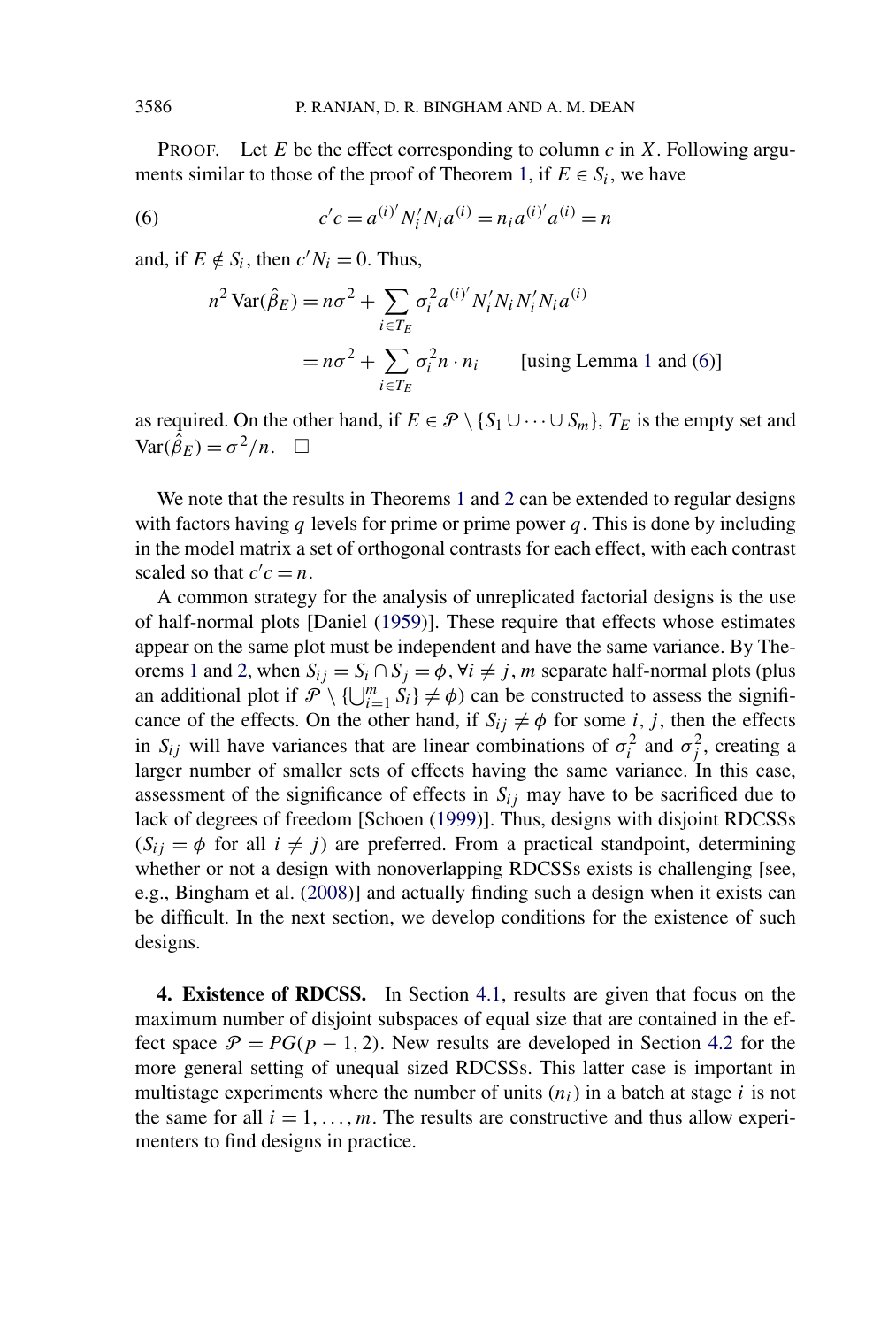4.1. *RDCSSs*, *spreads and disjoint subspaces*. In most applications, the number of stages, m, of randomization is pre-specified by the experimenter. Thus, if a set,  $\delta$ , of disjoint subspaces can be obtained, with  $|\delta| > m$ , an appropriate subset of  $\beta$  can be chosen to construct the RDCSSs.

DEFINITION 1. For  $1 \le t \le p$ , a  $(t-1)$ -spread of the effect space  $\mathcal P$  is a set, S, of  $(t − 1)$ -dimensional subspaces of  $P$ , which partitions  $P$ .

In a  $(t - 1)$ -spread, *§*, every element of  $P$  is contained in exactly one of the  $(t - 1)$ -dimensional subspaces of *S*. A  $(t - 1)$ -spread is said to be nontrivial if t > 1. Given that a  $(t - 1)$ -spread, 8, of P exists, the size of 8 is  $|\mathcal{S}| = (2^p - 1)$  $1)/(2<sup>t</sup> - 1)$ . A necessary and sufficient condition for the existence of a  $(t - 1)$ spread is that t divides  $p$  [André (1954)]. As a result, if  $p$  is a prime number, there does not exist any nontrivial  $(t - 1)$ -spread. Nevertheless, since we are interested in only  $m$  disjoint subspaces, we need only for the maximum number of disjoint  $(t - 1)$ -dimensional subspaces contained in  $\mathcal P$  to be at least m. This is called a partial  $(t - 1)$ -spread in finite projective geometry settings.

DEFINITION 2. A partial  $(t - 1)$ -spread *§* of the effect space  $\mathcal P$  is a set of  $(t - 1)$ -dimensional projective subspaces of  $P$  that are pair-wise disjoint.

Theorem 3 gives necessary and sufficient conditions for the existence of a set  $\delta$ of disjoint subspaces, each of size  $2^{t} - 1$ , for  $t < p$ . It also provides the size of the minimum overlap in the case where there are no two subspaces that are disjoint. The proof of the theorem can be deduced from that of the more general setup of Theorem 6.

THEOREM 3. Let P be a projective space  $PG(p-1, 2)$  and let  $S_1$  and  $S_2$  be *two distinct*  $(t - 1)$ *-dimensional projective subspaces of* P *of size*  $|S_1| = |S_2|$  =  $2^t - 1$  *for*  $0 < t < p$ *. Then:* 

(a) If  $t \leq p/2$ , *then subspaces*  $S_1$  *and*  $S_2$  *exist such that*  $S_1 \cap S_2 = \phi$ ;

(b) *If*  $t > p/2$ , *then for any choice of*  $S_1$ ,  $S_2$  *in*  $\mathcal{P}$ ,  $|S_1 \cap S_2| \ge 2^{2t-p} - 1$ , *and there exist subspaces*  $S_1$ ,  $S_2$  *such that the equality holds.* 

Theorem 3(a) guarantees that, when  $t \leq p/2$ , one can obtain at least two disjoint  $(t-1)$ -dimensional subspaces of P. When p is not divisible by t, it can be expressed as  $p = kt + r$  for nonnegative integers k, t, r satisfying  $0 < r < t < p$  and  $k \ge 1$ . Since t divides kt, there must exist a  $(t - 1)$ -spread,  $\delta_0$ , of  $PG(kt - 1, 2)$ contained in P, where  $|\delta_0| = (2^{kt} - 1)/(2^t - 1)$ . Then, since  $\delta_0$  is a  $(t - 1)$ spread of a subspace in  $\mathcal{P}$ , the set of disjoint  $(t - 1)$ -subspaces in  $\mathcal{P}$  may be expandable. The following result ensures the existence of a larger set of disjoint  $(t - 1)$ -dimensional subspaces.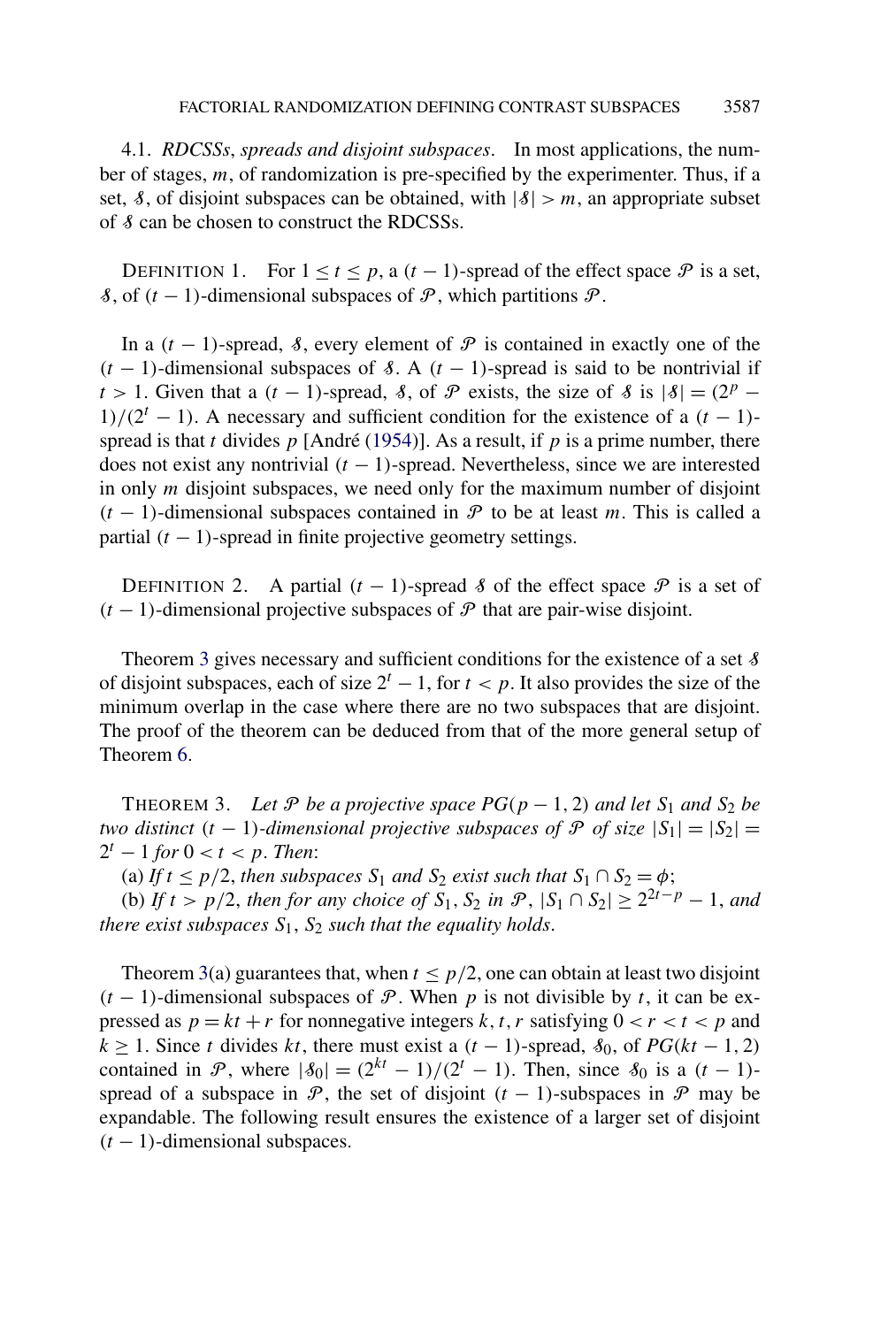THEOREM 4 [Eisfeld and Storme (2000)]. *Let* P *be a finite projective space PG*( $p - 1, 2$ ), *with*  $p = kt + r$  *for*  $0 < r < t < p$ . *Then, there exists a partial*  $(t-1)$ -spread 8 of P with  $|\mathcal{S}| = 2^r \frac{2^{kt}-1}{2^t-1}$  $\frac{2^{kt}-1}{2^t-1} - 2^r + 1.$ 

Next, Theorem 5 summarizes results available on the *maximum number* of pairwise disjoint (t – 1)-dimensional subspaces of  $P$  for different combinations of t and p.

THEOREM 5 [Govaerts (2005)]. Let P be a projective space  $PG(p-1, 2)$ , *with*  $p = kt + r$  *for*  $k \ge 1$ ,  $0 < r < t < p$ , *and let 8 be a partial*  $(t - 1)$ *-spread of*  $\mathcal{P}$  *with*  $|\mathcal{S}| = 2^r \frac{2^{kt}-1}{2^t-1}$  $\frac{2^{n}-1}{2^{t}-1}$  – s, where s is known as the deficiency. Then: (a) If  $r = 1$ , then  $s \geq 2^r - 1 = 1$ ; (b) If  $r > 1$  and  $t \ge 2r$ , then  $s \ge 2^{r-1} - 1$ ; (c) If  $r > 1$  and  $t < 2r$ , then  $s \geq 2^{r-1} - 2^{2r-t-1} + 1$ .

Although Theorem 5 provides an upper bound for the number of disjoint subspaces in  $P$ , it does not guarantee their existence. As illustrated in the following two examples, the bounds may not be tight.

EXAMPLE 3. Consider a single-replicate  $2^5$  factorial experiment with randomization restrictions defined by  $S_1$ ,  $S_2$  and  $S_3$  such that  $S_1 \supset \{A, B\}$ ,  $S_2 \supset \{C\}$ and  $S_3 \supset \{D, E\}$ . As discussed in Section 3.2, for analyzing this design, we need at least three half-normal plots depending on the overlapping pattern among the  $S_i$ 's. The half-normal plot approach requires at least seven effects for each plot [Schoen (1999)]. Therefore, since the  $S_i$ 's are projective subspaces, the desired features of the RDCSSs are that  $S_i \cap S_j = \phi$  for all  $i \neq j$  and  $|S_i| \geq 7 = 2^3 - 1$ for all *i*. Since  $p = 5$  is prime, there does not exist a nontrivial  $(t - 1)$ -spread of  $\mathcal{P} = PG(4, 2)$  with  $t \geq 3$ . However, p can be expressed as  $p = kt + r$  with  $t = 3$ ,  $k = 1$ ,  $r = 2$  and, from Theorem 5(c),  $|\mathcal{S}| \leq 2$ . There is no certainty from Theorem 5 regarding the existence of even one pair of disjoint two-dimensional subspaces. In fact, from Theorem 3(b), any pair of two-dimensional subspaces in *PG*(4, 2) has an overlap of at least  $2^{2t-p} - 1 = 1$  effect; hence, the bound is not tight.

EXAMPLE 4. Consider a  $2^8$  full factorial design with *m* stages of randomization characterized by RDCSSs defined by  $S_1, \ldots, S_m$ . From Theorem 4, with  $p = 8$ ,  $t = 3$ ,  $r = 2$  and  $k = 2$ , we know that there exists a partial two-spread where the number of disjoint two-dimensional subspaces of the effect space  $P$  is 33. Theorem 5(c) gives the size of maximal partial two-spread of  $P$  to be bounded above by 34. Thus, either the bound in Theorem 5(c) is again not tight or there exists a larger number of disjoint two-spaces of  $P$  than guaranteed by Theorem 4.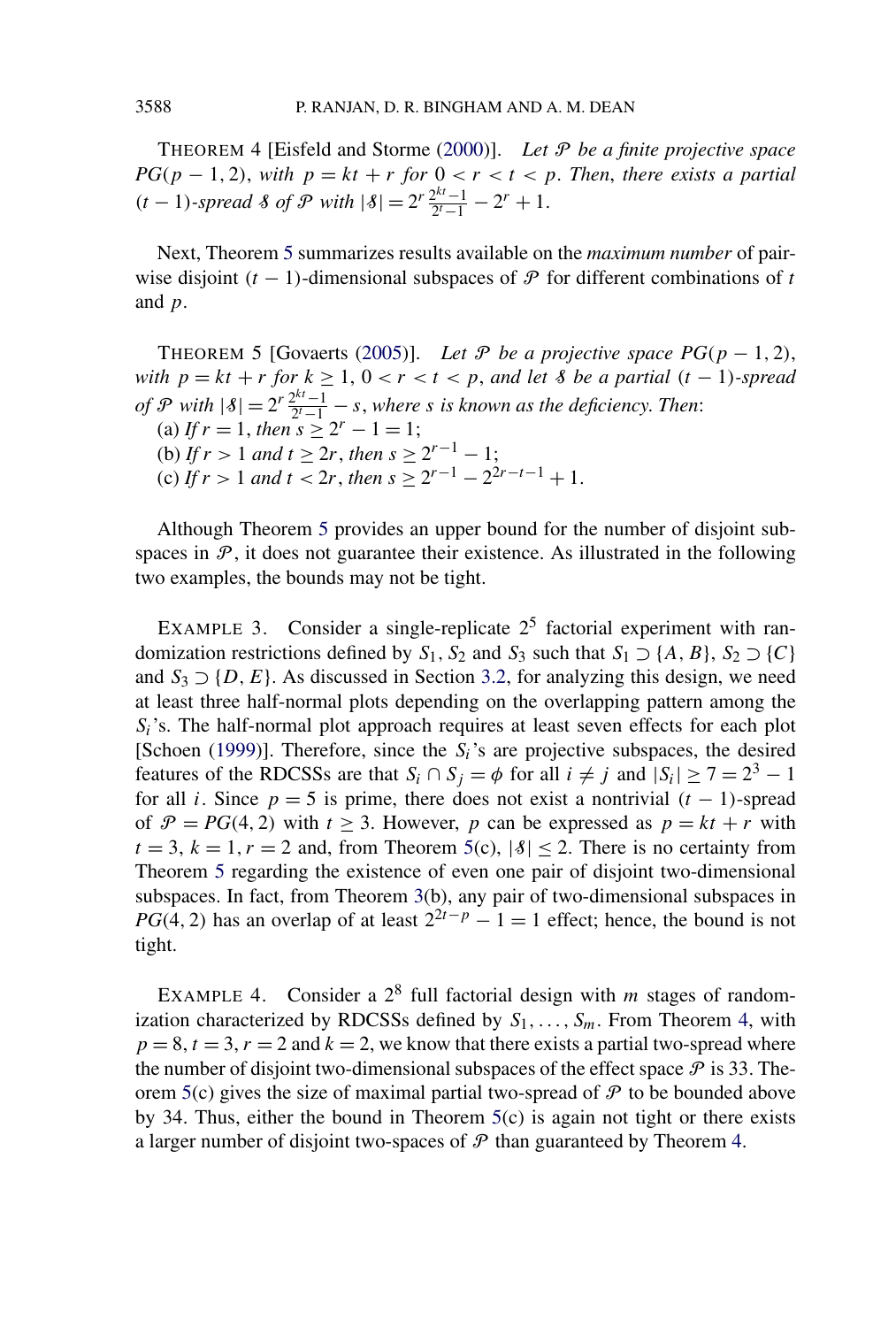Although the results presented in Theorems 3, 4 and 5 focus on  $PG(p-1, 2)$ , they can easily be generalized to  $PG(p-1,q)$ , where q is a prime or prime power. See Eisfeld and Storme (2000) and Govaerts (2005) for the generalizations of Theorems 4 and 5, respectively. Theorem 3(a) also holds for two  $(t - 1)$ dimensional subspaces of  $PG(p-1,q)$ . For the generalization of Theorem 3(b), if  $t > p/2$  and  $S_1$ ,  $S_2$  are two  $(t − 1)$ -dimensional subspaces of  $PG(p − 1, q)$ , then  $|S_1 \cap S_2| \ge (q^{2t-p} - 1)/(q - 1)$  and there exist a pair such that the equality holds.

We note that, for the special case of 2-level factors,  $t = 2$  and p odd, we have  $p = 2k + 1$  for positive integer k; so,  $r = 1$  and Theorem 4 guarantees that the bound of Theorem 5(a) is achieved and  $|\delta| = (2^p - 5)/3$ . For this case, a construction was proposed by Wu (1989) based on the existence of two permutations of the effect space satisfying certain properties. The result of Theorem 4 is more general since it holds for any integer  $t$   $(0 < t < p)$  and is easily extendable for arbitrary prime or prime power q in  $PG(p-1, q)$ .

4.2. *RDCSSs with subspaces of different size*. So far, the results have focused on the existence of disjoint subspaces of the same size. However, it is not unusual for disjoint subspaces of different sizes to be required [see, e.g., Example 4 in Bingham et al. (2008) and the battery cells experiment in Vivacqua, Bisgaard and Steudel (2003)], and we next prove a new result that gives conditions for the existence of such a set of disjoint subspaces.

THEOREM 6. Let P be a projective space  $PG(p-1, 2)$  and  $S_i$  be a  $(t_i - 1)$ *dimensional subspace of*  $P$ , *where*  $0 < t_i < p$  *for*  $i = 1, 2$ . *Then:* 

(a) *If*  $t_1 + t_2 \leq p$ , *then there exist*  $S_1$  *and*  $S_2$  *such that*  $S_1 \cap S_2 = \phi$ ;

(b) If  $t_1 + t_2 > p$ , then for any choice of  $S_1$ ,  $S_2$  in  $\mathcal{P}$ ,  $|S_1 \cap S_2| \ge 2^{t_1 + t_2 - p} - 1$ , and there exist  $S_1$  and  $S_2$  such that the equality holds.

PROOF. (a) Define the effect space  $\mathcal{P} = \langle F_1, \dots, F_p \rangle$ , where  $F_i$ 's denote the main effects of the independent factors of a  $2^p$  factorial experiment. Since  $t_1 + t_2 \le p$ , define  $S_1 = \langle F_1, \ldots, F_{t_1} \rangle$  and  $S_2 = \langle F_{t_1+1}, \ldots, F_{t_1+t_2} \rangle$ . Clearly,  $S_1$ and  $S_2$  are disjoint.

(b) For the case  $t_1 + t_2 > p$ , define the subspaces  $S_1$  and  $S_2$  to be  $S_1 = \langle F_1,$ ...,  $F_{t_1}$  and  $S_2 = \langle F_{p-t_2+1}, \ldots, F_{t_1}, F_{t_1+1}, \ldots, F_p \rangle$ . Thus,  $S_1 \cap S_2 = \langle F_{p-t_2+1}, \ldots, F_{p+1} \rangle$ ...,  $F_{t_1}$ ) with  $|S_1 \cap S_2|$  =  $|PG(t_1 + t_2 - p - 1, 2)| = 2^{t_1 + t_2 - p} - 1$ . Now, if there exist subspaces  $S_1^*$  and  $S_2^*$  for which  $t_1 + t_2 > p$  and  $|S_1^* \cap S_2^*| < 2^{t_1+t_2-p} - 1$ , then it can be shown that  $|\langle S_1, S_2 \rangle| > 2^p - 1$  [see Ranjan (2007), Theorem 4.2 for details]. This contradicts the fact that if  $S_1^* \subset \mathcal{P}$  and  $S_2^* \subset \mathcal{P}$ , then  $\langle S_1^*, S_2^* \rangle$  is also a subspace in  $\mathcal{P}$ . Thus,  $S_1$  and  $S_2$  provide the minimum possible overlap, as required.  $\Box$ 

For  $t_1 = t_2 = t$ , Theorem 6 simplifies to Theorem 3. When  $t_1 + t_2 \le p$  [as in Theorem 6(a)], in addition to  $S_1$  and  $S_2$ , one can expect mutually disjoint subspaces of size  $2^t - 1$  that do not overlap with  $S_1$  and  $S_2$ , where  $t < p - \max(t_1, t_2)$ .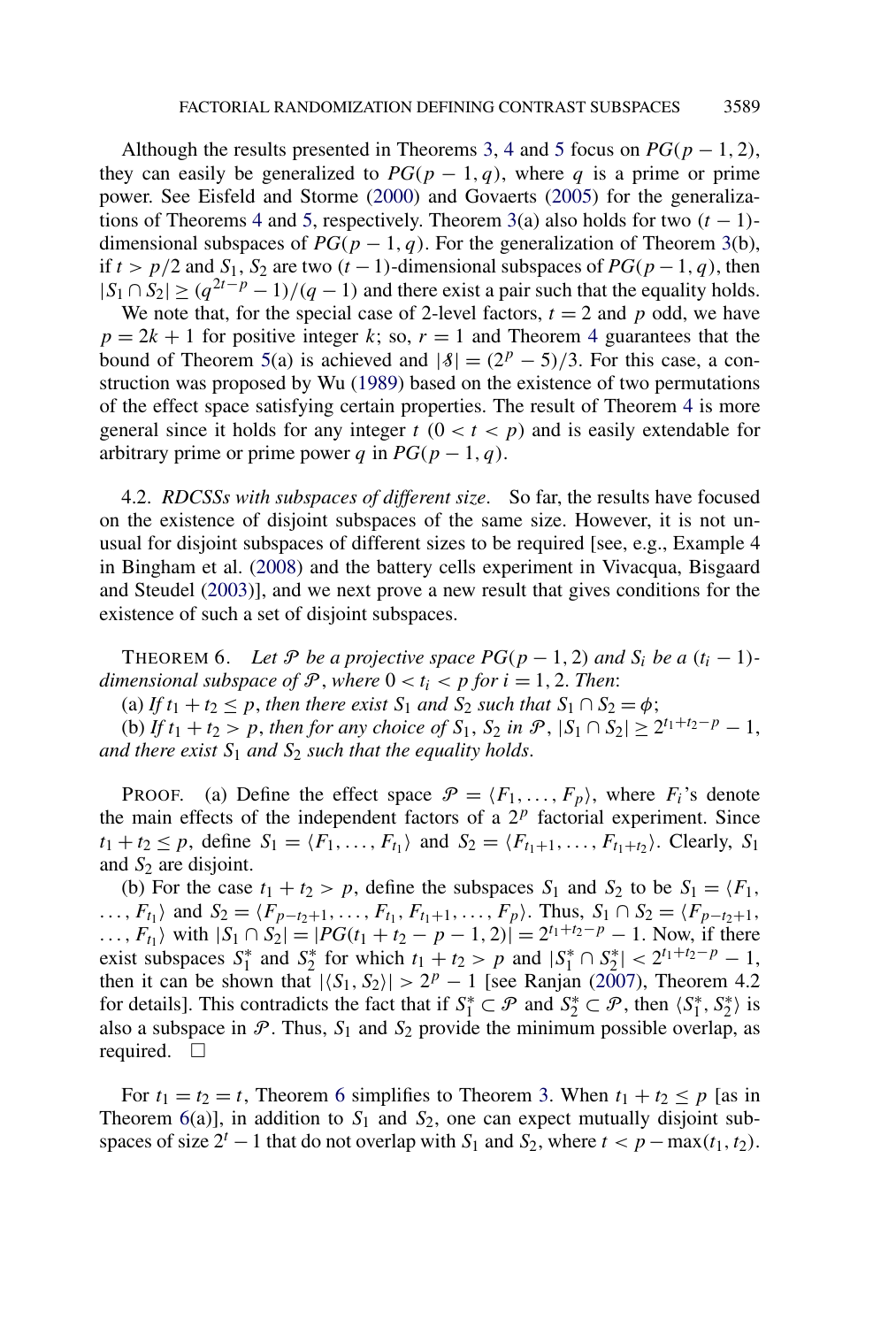The next theorem, which is the main result of this section, establishes the existence of a set of unequal sized subspaces of P, where  $t_i + t_k \leq p$  for any pair of subspaces  $S_i$  and  $S_k$ .

THEOREM 7. Let P be a projective space  $PG(p-1, 2)$  and  $S_1$  be a  $(t_1 - 1)$ *dimensional subspace of*  $\mathcal{P}$ . If  $p/2 < t_1 < p$ , then there exist  $S_2, \ldots, S_m$  such that  $S_i \cap S_j = \phi$  for all  $i, j \in \{1, ..., m\}$ , where  $|S_i| = 2^{t_i} - 1$  for  $t_i \le p - t_1, 2 \le i \le m$ *and*  $m = 2^{t_1} + 1$ .

PROOF. Let  $p/2 < t_1 < p$  and define  $t^* = p - t_1$ . Then, the effect space  $\mathcal{P}$ is a  $PG(t_1 + t^* - 1, 2)$ . Let  $\mathcal{P}' = PG(2t_1 - 1, 2)$  be such that  $\mathcal{P}' \supseteq \mathcal{P}$ . Let  $S_1$  be a  $(t_1 - 1)$ -dimensional subspace of  $\mathcal{P}$ , and let  $\mathcal{S}'$  be a  $(t_1 - 1)$ -spread of  $\mathcal{P}'$  that contains  $S_1$ . Then,

$$
|\delta'| = m = \frac{|PG(2t_1 - 1, 2)|}{|PG(t_1 - 1, 2)|} = \frac{2^{2t_1} - 1}{2^{t_1} - 1} = 2^{t_1} + 1.
$$

The set of disjoint ( $t^*$  − 1)-spaces of  $\mathcal P$  whose elements are disjoint from  $S_1$  is given by  $\mathcal{S}^* = \{ S \cap \mathcal{P} : S \in \mathcal{S}' \setminus \{S_1\} \}$ . The elements of  $\mathcal{S}^*$  can be denoted by  $S_2^*, \ldots, S_m^*$ . For every  $i = 2, \ldots, m$ , since the desired subspace  $S_i$  is of size  $2^{t_i} - 1$ with  $t_i \leq p - t_1 = t^*$ , one can construct  $S_i$  by constructing a  $(t_i - 1)$ -dimensional subspace of  $S_i^*$ .  $\Box$ 

This theorem is important as it guarantees the existence of  $2^{t_1} + 1$  disjoint subspaces of different sizes, with one  $(t_1 - 1)$ -dimensional subspace  $(p/2 < t_1 < p)$ and  $2^{t_1}$  subspaces of dimension up to  $(t - 1)$  each, where  $t \le p - t_1$ . Note that the boundary conditions  $t_1 = p$  and  $t_1 = p/2$  are uninteresting, as  $t_1 = p$  implies that  $S_1$  is the entire effect space, and  $t_1 = p/2$  guarantees the existence of a ( $t_1$  − 1)-spread of P. The proof of Theorem 7 leads to a construction strategy for  $m = 2^{t_1} + 1$  disjoint subspaces of unequal sizes, as illustrated in Section 5.3. Although Theorem 4 is not a special case of Theorem 7, a similar construction is applicable for equal sized RDCSSs and is discussed in Section 5.2.

Both Theorems 6 and 7 can be generalized to  $q$ -level designs for prime or prime power q. Theorem 6(a) also holds for  $(t<sub>i</sub> - 1)$ -dimensional subspaces  $S<sub>i</sub>$ 's in *PG*(*p* − 1, *q*). For Theorem 6(b), if  $t_1 + t_2 > p$ , then  $|S_1 \cap S_2| \ge (q^{t_1 + t_2 - p} - 1)$  $1/(q-1)$ , and there exists a pair  $S_1$ ,  $S_2$  such that the equality holds. The generalization of Theorem 7 guarantees the existence of a set of  $m = q^{t_1} + 1$  disjoint subspaces of different sizes, where  $|S_i| = \frac{q^{t_i} - 1}{q - 1}$  for  $p/2 < t_1 < p$  and  $t_i \leq p - t_1$ . The proofs of results for arbitrary prime or prime power q are similar to the  $q = 2$  case shown above.

Thus far, we have established some necessary and some sufficient conditions for the existence of a set of disjoint subspaces of the same size and also of different sizes. If the desired number of stages of randomization is less than or equal to the number of subspaces guaranteed to exist, we can obtain an appropriate subset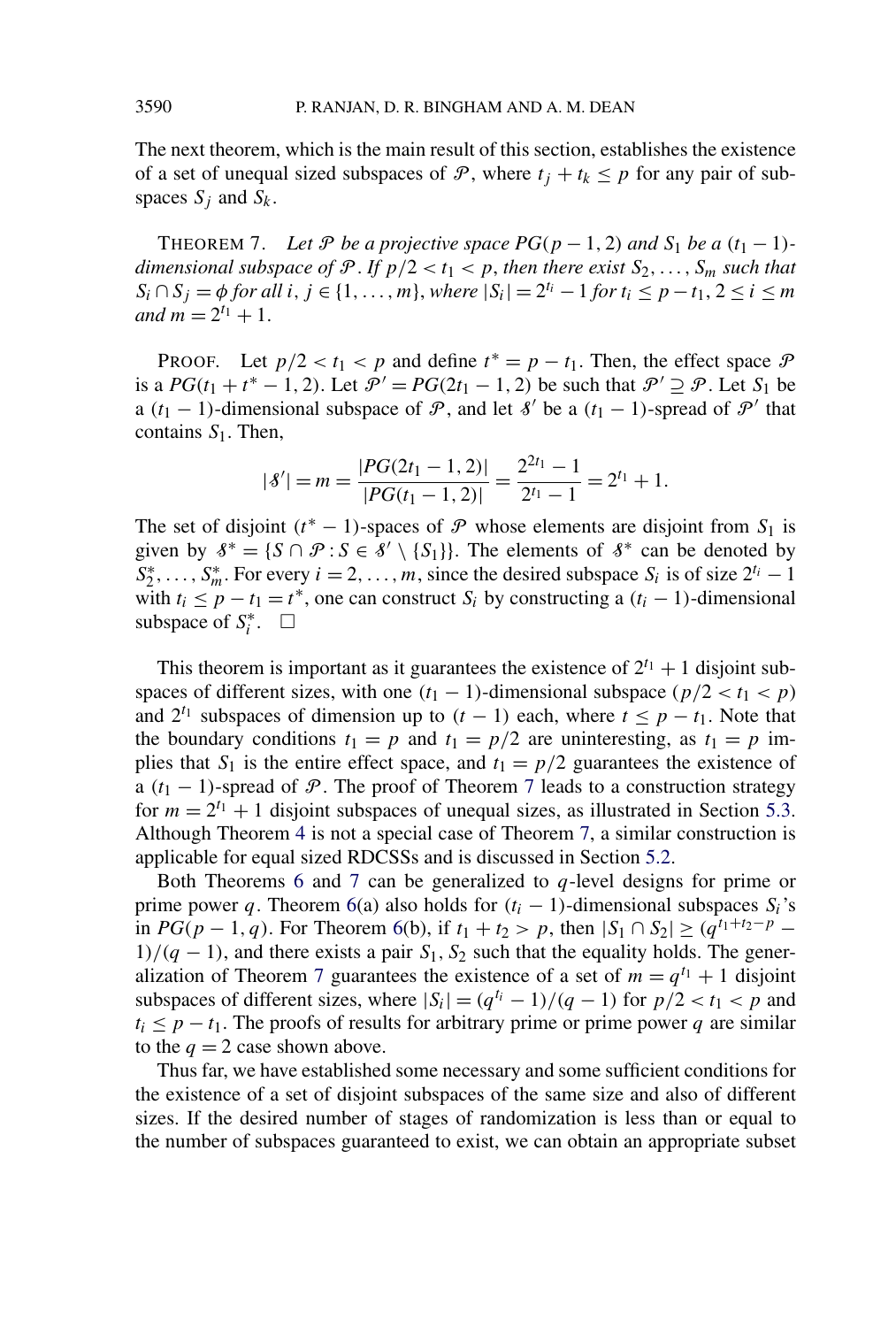satisfying the randomization restrictions required by the experimenter. Finding an actual design with the required properties is the next issue for the experimenter, and this is discussed in the next section.

**5. Construction of disjoint subspaces.** A construction approach is now proposed for factorial designs with  $m$  levels of randomization. First, the construction for equal sized disjoint subspaces is presented, followed by the construction of disjoint subspaces of different sizes. The subspaces themselves have no statistical meaning until the factors have been assigned to columns of the model matrix or, equivalently, to points in  $PG(p-1, 2)$ . The set of disjoint subspaces obtained from an arbitrary assignment may not directly satisfy the experimenter's requirements for the factor levels. Consequently, we propose an algorithm that transforms a set of subspaces obtained from the RDCSS construction to a set of subspaces satisfying the desired restrictions on the factor levels.

5.1. *RDCSSs and*  $(t - 1)$ -spreads. When t divides p, we know that there exists a  $(t - 1)$ -spread of  $\mathcal{P} = PG(p - 1, 2)$  [André (1954)]. The construction of the spread starts with writing the  $2^p - 1$  nonzero elements of  $GF(2^p)$ in cycles of length  $N$  [Hirschfeld (1998)]. An element  $w$  is called primitive if  $\{w^i : i = 0, 1, \ldots, u - 2\} = GF(u) \setminus \{0\}$ . Let w be a root of a primitive polynomial of degree p for  $GF(2^p)$ . Then, the  $2^p - 1$  elements of the effect space  $\hat{P}$  or, equivalently, the nonzero elements of  $GF(2^p)$  are  $w^i$ ,  $i = 0, \ldots, 2^p - 2$ . The element  $w^i$ can be written as a linear combination of the basis monomials  $w^0, \ldots, w^{p-1}$ . The element

(7) 
$$
w^{i} = \alpha_0 w^{p-1} + \alpha_1 w^{p-2} + \dots + \alpha_{p-2} w + \alpha_{p-1}
$$

represents an *r*-factor interaction  $\delta = (\alpha_0, \alpha_1, \dots, \alpha_{p-1})$  for  $\alpha_i \in GF(2)$  if exactly r elements in  $\delta$  are nonzero. Following this representation for the factorial effects in  $\mathcal{P}$ , and using shorthand notation  $(iN + j)$  to denote  $w^{iN+j}$  for  $0 \le i \le \theta - 1$ ,  $0 \le j \le N - 1$  (where  $\theta$  is the number of cycles), cycles of length  $N$  can be written as in Table 1. The columns define the projective subspaces  $S_1, \ldots, S_N$ . A necessary and sufficient condition [Hirschfeld (1998), Chapter 4] that there exists a  $(t - 1)$ -space of cycles of length N which is smaller than

| $S_1$            | $S_2$               | . | $S_N$        |  |
|------------------|---------------------|---|--------------|--|
| $\boldsymbol{0}$ |                     | . | $N-1$        |  |
| $\boldsymbol{N}$ | $N+1$               | . | $2N - 1$     |  |
|                  |                     |   |              |  |
| $(\theta - 1)N$  | $(\theta - 1)N + 1$ | . | $\theta N-1$ |  |

TABLE 1 *Cycles of length* N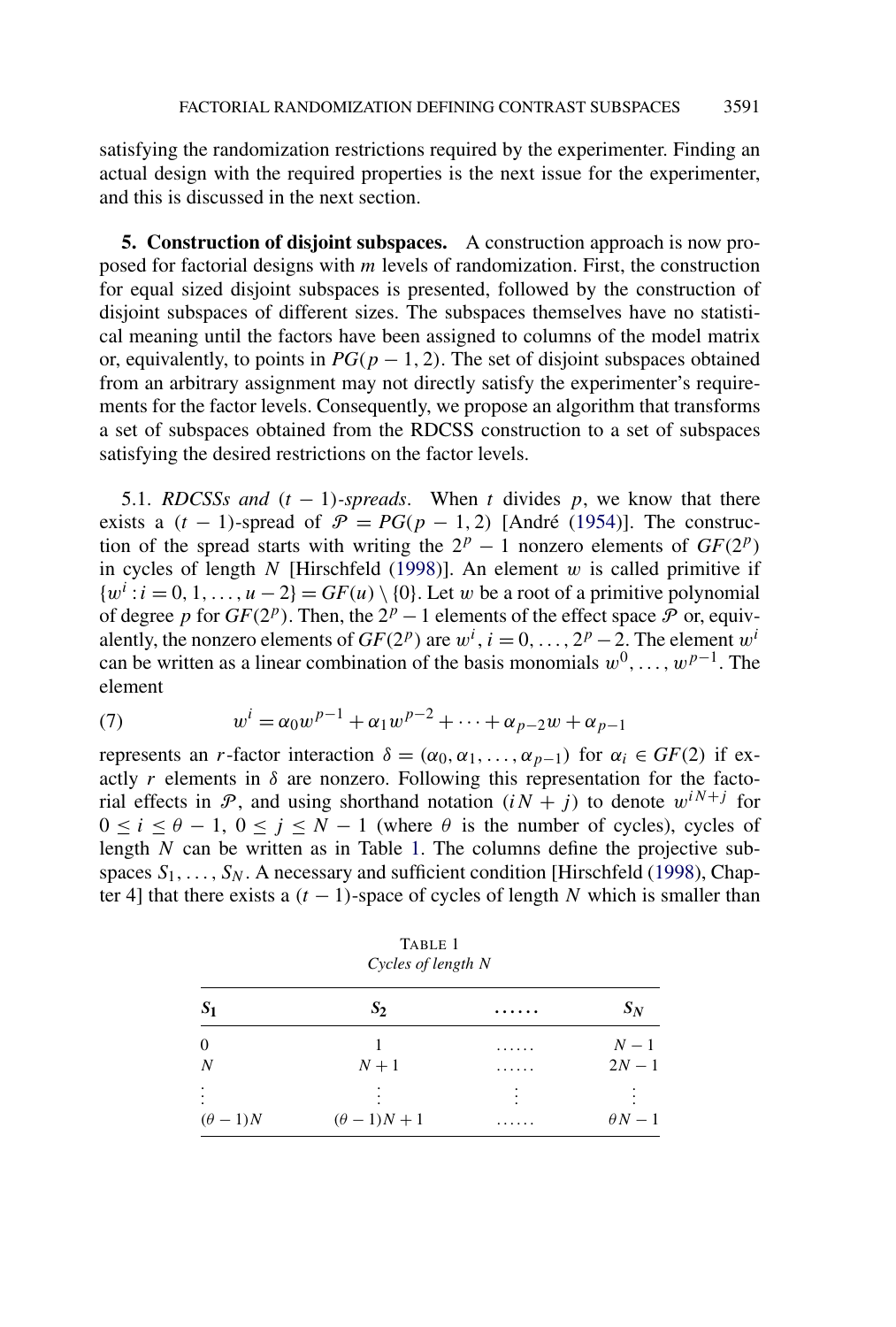$|PG(p-1, 2)|$  is that the greatest common divisor,  $gcd(t, p)$ , of t and p is greater than one. Then,  $N = |PG(p-1, 2)|/|PG(l-1, 2)|$ , where  $l = gcd(t, p)$ ). Thus, when t divides p, there exist  $2<sup>t</sup> - 1$  cycles each of length N which lead to the formation of the required subspaces  $S_1, \ldots, S_N$  of  $\mathcal P$  with  $S_i \cap S_j = \phi$  for  $i \neq j$ ; that is,  $S_1, \ldots, S_N$  constitute a  $(t - 1)$ -spread *8* of the effect space  $\mathcal{P} = PG(p - 1, 2)$ .

A  $(t - 1)$ -spread of  $PG(p - 1, 2)$ , obtained as above, distributes all the factor main effects evenly among the  $|\mathcal{S}|$  disjoint subspaces. However, restrictions on the *m* stages of randomization are usually pre-specified by the experimenter and, as illustrated in Example 5, an RDCSS for a block design will contain no main effects whereas, for a split-lot design, several factor main effects may be assigned to one or more RDCSS.

EXAMPLE 5. Consider a single-replicate  $2^6$  factorial experiment with the randomization structure determined by a *blocked split-lot design*, where the experiment has to be performed in blocks of size eight each. Suppose that the experimenter wishes to specify the factorial effects, *ABC*,*BDE* and *CEF*, to be confounded with the blocks (i.e.,  $S_1^* = \langle ABC, BDE, CEF \rangle$ ). In addition, suppose the trials proceed in a two-step process, where the restrictions imposed by the experimenter on the two steps of randomization are such that  $S_2^* \supseteq \{A, B\}$  and  $S_3^* \supseteq \{D\}$ . As a result, there are three restrictions on the randomization of the experiment: one due to blocking the experimental units  $(S_1^*)$  and the other two due to splitting the experimental units into sub-lots  $(S_2^*, S_3^*)$ . To use half-normal plots, it is desirable to have three disjoint subspaces each of at least size seven (i.e.,  $t = 3$ ), where the subspaces should satisfy the restrictions defined by  $S_1^*$ ,  $S_2^*$  and  $S_3^*$ . Here  $gcd(t, p) = 3$ , so  $N = |PG(5, 2)|/|PG(2, 2)| = (2<sup>6</sup> - 1)/(2<sup>3</sup> - 1) = 9$ , and there exist 7 cycles of length 9 or, equivalently, 9 disjoint subspaces of size 7 (i.e., a twospread of  $\mathcal{P}$ ). The two-spread  $\mathcal{S} = \{S_1, \ldots, S_9\}$  obtained using the primitive polynomial  $w^6 + w + 1$ , root w and representation (7) is shown in Table 2. Notice that each two-dimensional subspace of  $P$  in  $\delta$  contains at most one main effect, and none matches the design requirements. It is shown below how to transform the

| S <sub>1</sub> | $S_2$       | S3           | $S_4$        | $S_5$         | S6           | $S_7$       | $S_8$        | $S_9$       |
|----------------|-------------|--------------|--------------|---------------|--------------|-------------|--------------|-------------|
| F              | Е           | D            | C            | B             | A            | EF          | DE           | CD          |
| BC             | AB          | AEF          | DF           | <b>CE</b>     | <b>BD</b>    | AC          | <b>BEF</b>   | <b>ADE</b>  |
| <b>CDEF</b>    | <b>BCDE</b> | <b>ABCD</b>  | <b>ABCEF</b> | <b>ABDF</b>   | ACF          | BF          | AE           | DEF         |
| <b>CDE</b>     | <b>BCD</b>  | ABC          | <b>ABEF</b>  | ADF           | <b>CF</b>    | BE          | AD           | <b>CEF</b>  |
| <b>BDE</b>     | ACD         | <b>BCEF</b>  | <b>ABDE</b>  | <b>ACDEF</b>  | <b>BCDF</b>  | <b>ABCE</b> | <b>ABDEF</b> | <b>ACDF</b> |
| <b>BCF</b>     | ABE         | <b>ADEF</b>  | CDF          | <b>BCE</b>    | ABD          | <b>ACEF</b> | <b>BDF</b>   | ACE         |
| <b>BDEF</b>    | <b>ACDE</b> | <b>BCDEF</b> | <b>ABCDE</b> | <b>ABCDEF</b> | <b>ABCDF</b> | <b>ABCF</b> | ABF          | AF          |
|                |             |              |              |               |              |             |              |             |

TABLE 2 *The two-spread, 8, of PG*(5, 2) *using the primitive polynomial*  $w^6 + w + 1$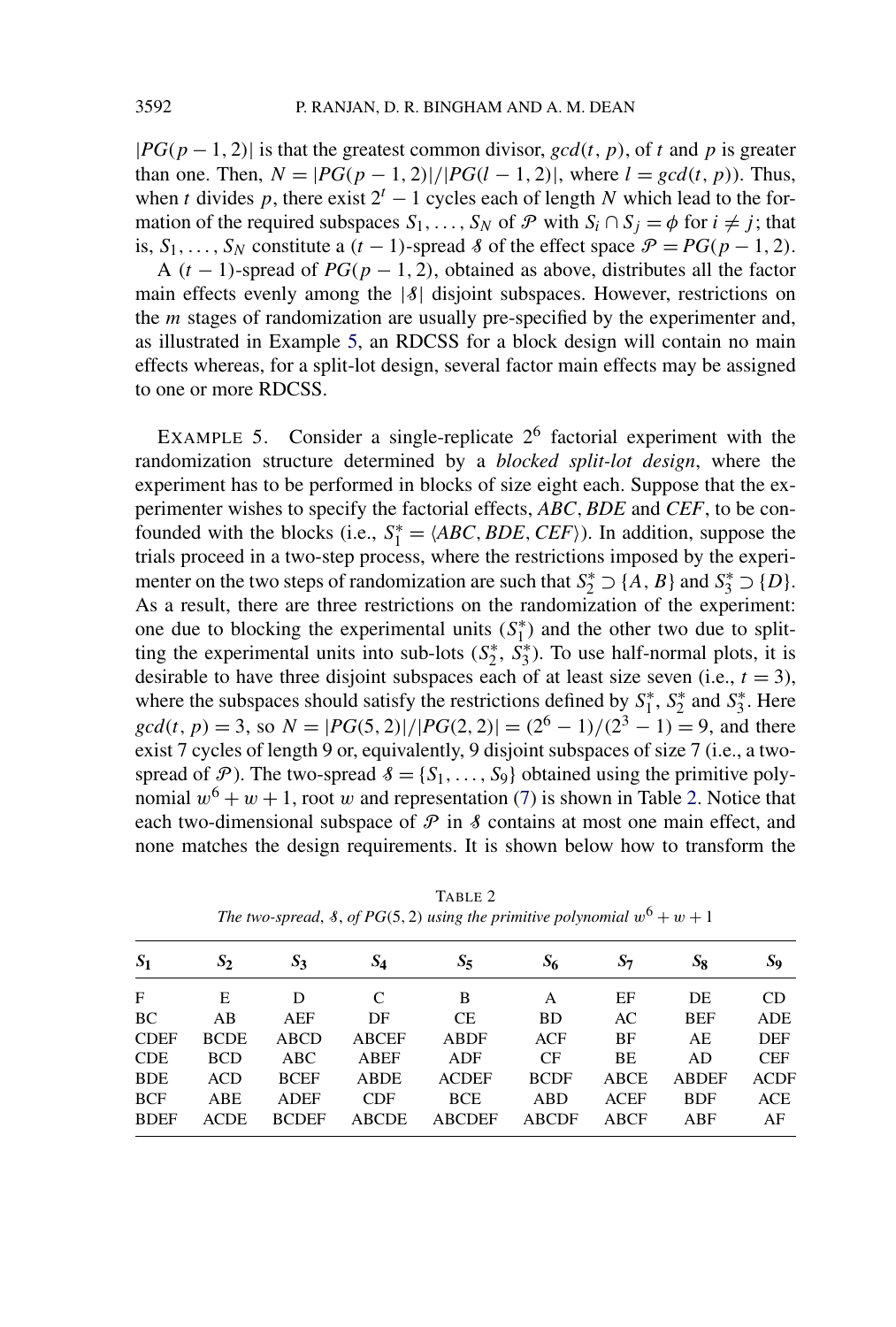spread 8 to  $S^*$ , such that  $S^*$  contains the three disjoint subspaces  $S^*_1$ ,  $S^*_2$  and  $S^*_3$ satisfying the experimenter's requirement.

For the transformation of spreads, we use an appropriate *collineation* [see, e.g., Batten (1997)] of the projective space P. A collineation of  $PG(p-1,q)$  is a permutation f of its points such that  $(t - 1)$ -dimensional subspaces are mapped to  $(t - 1)$ -dimensional subspaces for  $1 \le t \le p$ . The existence of a collineation f from *§* to  $\delta^*$  is equivalent to the existence of a  $p \times p$  matrix *M* such that, for every given  $S \in \mathcal{S}$ , there is a unique  $S^* \in \mathcal{S}^*$  and, for every  $z \in S$ , there exists a unique  $z^* \in S^*$  that satisfies  $z^{*'} = z' \mathcal{M}$ . Note that the transformation of a spread amounts to relabelling the columns of the model matrix. As a result, one cannot find a collineation matrix  $M$  if the experimenter's requirement is not feasible. Moreover, if the desired set of subspaces is nonisomorphic to the spread we started with, then also there does not exist any relabelling to obtain the desired design. However, finding an appropriate collineation matrix, whenever it exists, is also nontrivial. Next, we propose an algorithm that finds a collineation matrix  $M$ , if it exists, and concludes the nonexistence if one does not exist.

The proposed algorithm is illustrated through the setup of the  $2<sup>6</sup>$  experiment of Example 5. To obtain a set of disjoint subspaces satisfying the restrictions imposed on the three stages of randomization, we have to find an appropriate  $6 \times 6$ collineation matrix  $M$ . The proposed algorithm for finding the matrix  $M$  is outlined as follows:

- 1. Select one of the  $\binom{9}{3}$  $^{9}_{3}$ ) possible choices from the spread  $\delta$  in Table 2 to be a set of three disjoint subspaces. For example, suppose that  $S_1$ ,  $S_3$  and  $S_7$  are chosen for  $S_2^*$ ,  $S_3^*$  and  $S_1^*$ , respectively.
- 2. Choose two effects from  $S_1$ , one effect from  $S_3$  and three effects from  $S_7$ to relabel these to the desired effects (A, B), D and (*ABC*,*BDE*,*CEF*) in  $S_2^*$ ,  $S_3^*$  and  $S_1^*$ , respectively. For example, one choice among the  $\binom{7}{2}$  $^{7}_{2}$  $^{7}_{1}$  $^{7}_{3}$  $^{7}_{4}$  $^{1}_{3}$  $^{1}_{4}$  $^{1}_{5}$ ferent options is {*CDE*,*BCF*,D,*EF*,*AC*,*BF*}. The collineation matrix is defined by the mapping induced by  $CDE \rightarrow A$ ,  $BCF \rightarrow B$ ,  $D \rightarrow D, \ldots, BF \rightarrow$ *CEF*.
- 3. Denote the  $(i, j)$ th entry of the  $p \times p$  matrix M as  $x_k$  for  $k = j + (i j)$ 1) p (i.e., list the elements row by row). Construct a  $p^2 \times p^2$  matrix  $\mathcal Q$ and a  $p^2 \times 1$  vector  $\delta$  as follows. Define the rows of matrix  $\mathcal Q$  and vector  $\delta$  in the order of restrictions on the transformation. For the example under consideration, the first transformation,  $(CDE)' \mathcal{M} = (A)'$ , can be written as

(8) 
$$
[0 \ 0 \ 1 \ 1 \ 1 \ 0] \mathcal{M} = [1 \ 0 \ 0 \ 0 \ 0 \ 0].
$$

In total, there are  $p$  ( $1 \leq s \leq p$ ) independent transformations, and for each transformation there are  $p$  ( $p(s - 1) \le i \le ps$ ) rows of  $\delta$  and  $\varnothing$ . The first set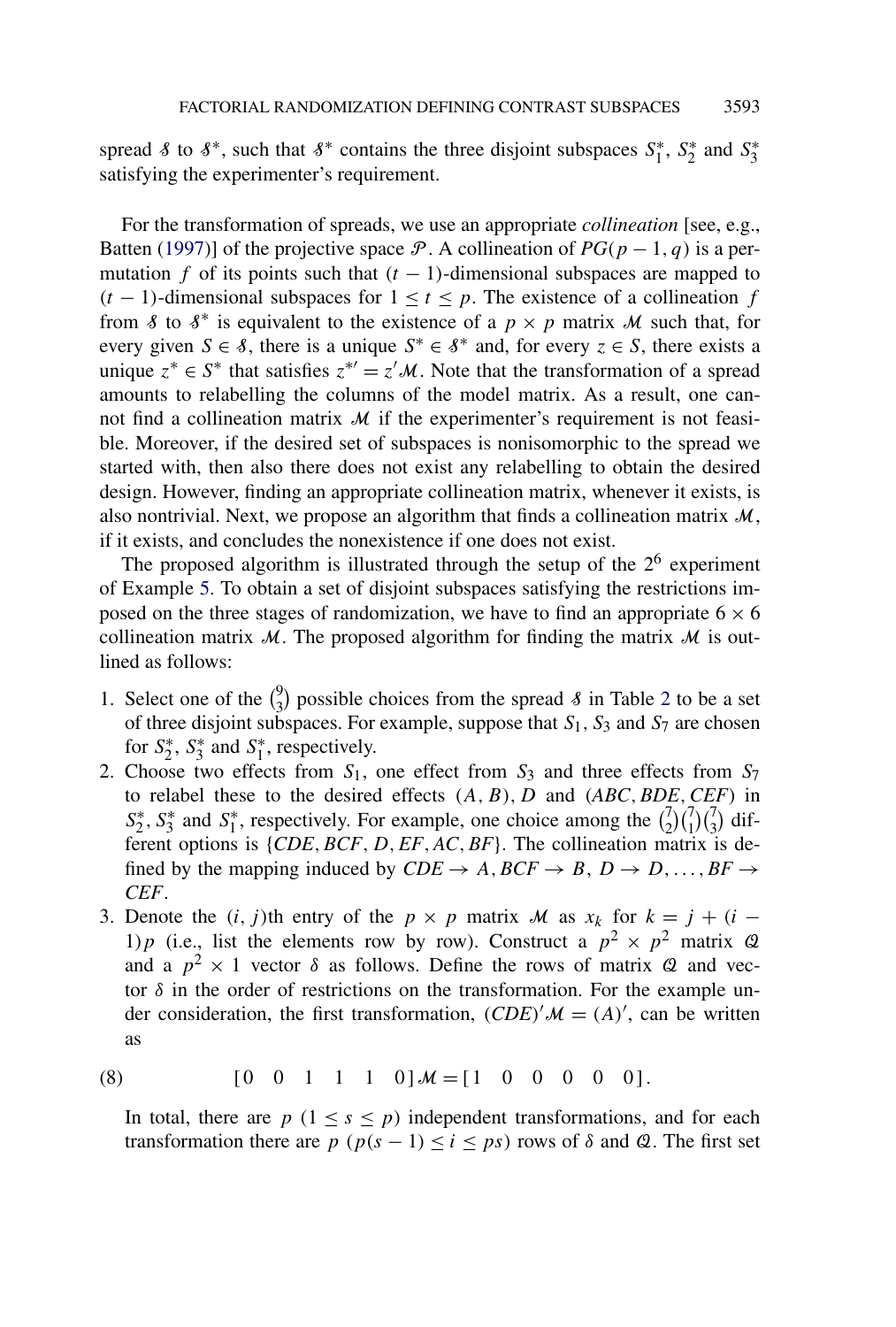$(s = 1)$  of  $p = 6$  elements of  $\delta$  are given by the right-hand side of (8). The corresponding rows of Q are defined as

Qil = 1, if l = (τ − 1)p + mod(i − 1,p) + 1 and the τ th entry of [ 001110 ] is nonzero, = 0, otherwise,

for  $1 \le i \le p$ . Similarly, all the rows of the matrix Q and the vector  $\delta$  can be expressed using  $p$  restrictions on the transformation. For example, the second set  $(s = 2)$  of  $p = 6$  rows  $(\delta_i, \mathcal{Q}_{i,j})$  for  $p + 1 \le i \le 2p$ ) are given by the right-hand side of  $(BCF)'M = (B)'$ ; that is,  $[0 \ 1 \ 1 \ 0 \ 0 \ 1]M =$  $\begin{bmatrix} 0 & 1 & 0 & 0 & 0 & 0 \end{bmatrix}$ , and so on for the remaining transformations.

- 4. If there exists a solution for  $Qx = \delta$ , reconstruct the  $p \times p$  matrix M (row by row) from the  $p^2 \times 1$  solution vector  $x = \mathcal{Q}^{-L} \delta$ , where  $\mathcal{Q}^{-L}$  is a left inverse of Q. Exit the algorithm.
- 5. If there does not exist a solution then go to step 2 and, if possible, choose a different set of effects from the subspaces selected in step 1.
- 6. If all possible choices for the set of effects from these three subspaces have been exhausted, go to step 1 and choose a different set of three subspaces.
- 7. If all the  $\binom{9}{3}$  $\binom{9}{3}$  choices for a set of effects have been used and still a solution does not exist, then either the two spreads  $\delta$  and  $\delta^*$  are nonisomorphic or the experimenter's requirement is not achievable. Thus, the desired spread cannot be obtained from  $\delta$ .

In the illustration used above, the effects chosen for relabelling the columns to achieve the desired design do provide a feasible solution to  $Qx = \delta$ . The collineation matrix M, obtained from the solution  $x = Q^{-L}\delta$ , is given by

$$
\mathcal{M} = \begin{pmatrix} 0 & 0 & 1 & 1 & 0 & 1 \\ 0 & 0 & 1 & 1 & 0 & 0 \\ 0 & 1 & 1 & 0 & 1 & 1 \\ 0 & 0 & 0 & 1 & 0 & 0 \\ 1 & 1 & 1 & 1 & 1 & 1 \\ 0 & 0 & 0 & 1 & 1 & 1 \end{pmatrix}.
$$

In this example, an exhaustive search found that 45.7% of all possible choices give a feasible solution to the equation  $Qx = \delta$ . That is, an arbitrary choice of p independent effects from  $\delta$  (according to steps 1 and 2) results in a feasible design 45.7% of the time. The rest of the time, the solution is infeasible since the full factorial design becomes a replicated fraction.

The spread acts as a template which enables a faster search than the exhaustive relabelling of all the factorial effects to find the design satisfying the experimenter's requirement. For this example, our algorithm requires *at most*  $\binom{9}{2}$  $\binom{9}{3}\binom{7}{2}\binom{7}{1}\binom{7}{3} \approx 5 \times 10^5$  different relabellings, whereas an exhaustive relabelling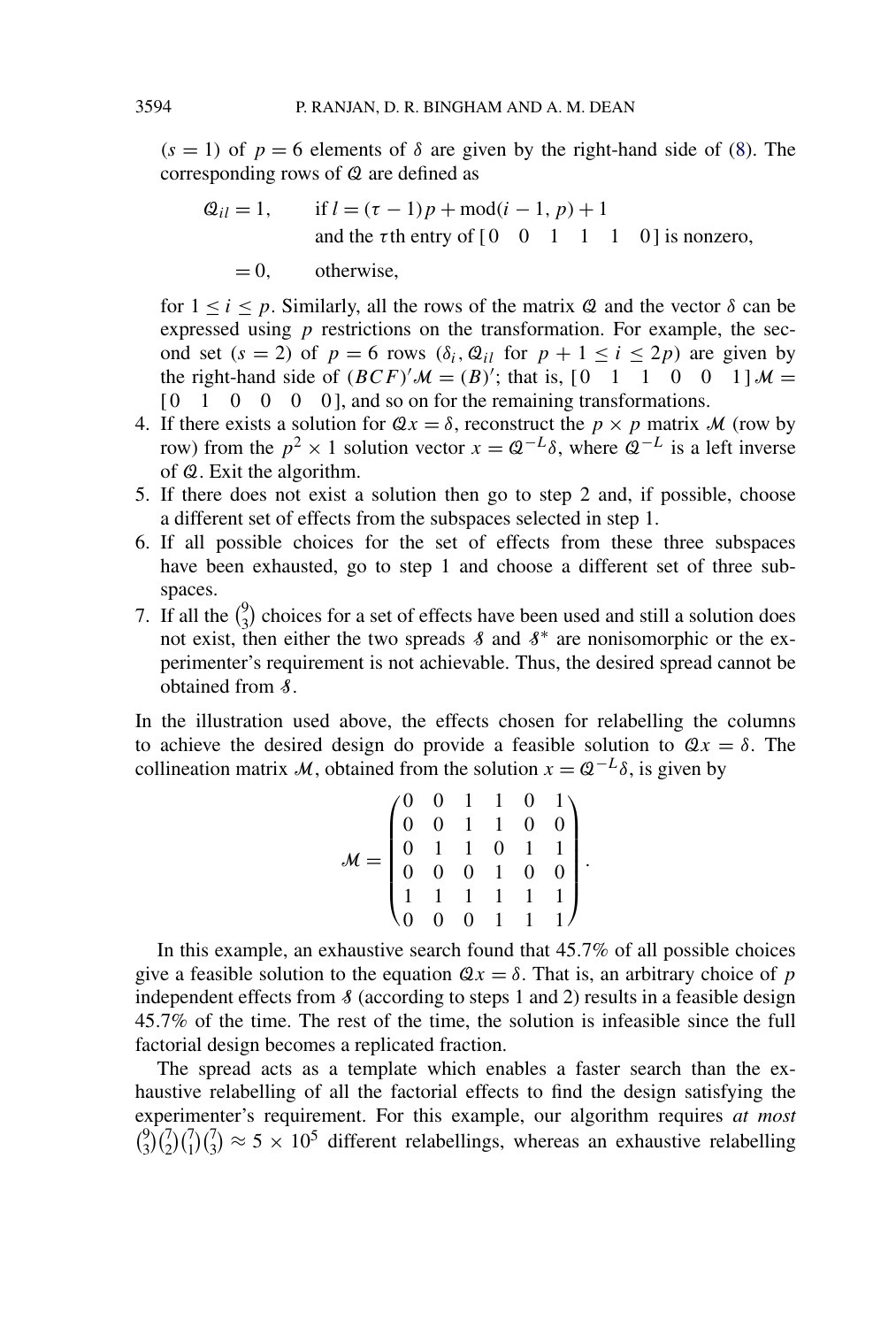approach can require up to  $(2^6 - 1)! \approx 2 \times 10^{87}$  different relabellings. While searching through each of the relabellings in the template can be time consuming, our Matlab 7.0.4 implementation of the algorithm found the first feasible collineation matrix in 5.34 seconds on a Pentium $(R)$  4 processor machine running Windows XP.

5.2. *Partial*  $(t - 1)$ -spreads. When t does not divide p, Theorem 4 guarantees the existence of  $|\delta| = 2^r \frac{2^{kt}-1}{2^t-1}$  $\frac{2^{k}t-1}{2^k-1} - 2^r + 1$  disjoint subspaces, where  $p = kt + r$ . For constructing these subspaces, one can use the existence proof of Eisfeld and Storme (2000) for the most part. However, the proof assumes the existence of an  $(s_i - 1)$ -spread  $\delta'_i$  of  $\mathcal{P}_i$  that contains an  $(s_i - 1)$ -dimensional subspace,  $U_i$ , of  $\mathcal{P}'_{i+1}$ , where  $s_i = it + r$ ,  $\mathcal{P}_i = PG(2s_i - 1, 2)$  and  $\mathcal{P}'_{i+1} = PG(s_i + t - 1, 2)$  for  $i = 1, \ldots, k-1$ . This is nontrivial, and we propose a two-step construction method to get this as follows: (a) construct an  $(s_i - 1)$ -spread  $\delta_i''$  of  $\mathcal{P}_i$  as described in Section 5.1 and then (b) transform the spread  $\delta_i''$  to  $\delta_i'$  by finding an appropriate collineation such that  $U_i \in \mathcal{S}'_i$ . Thus, we can construct a set of |  $\mathcal{S}$ | disjoint  $(t - 1)$ dimensional subspaces. Finally, we find an appropriate collineation to transform the partial  $(t - 1)$ -spread *S* to obtain the *m* RDCSSs satisfying the experimenter's requirement.

5.3. *Disjoint subspaces of different sizes*. A more general setting is when the RDCSSs are allowed to have different sizes. For a  $2<sup>p</sup>$  full factorial design, Theorem 7 guarantees the existence of one subspace  $S_1$  of size  $2^{t_1} - 1$  with  $t_1 > p/2$ and  $2^{t_1}$  subspaces of size at most  $2^{p-t_1} - 1$ . For constructing these  $2^{t_1} + 1$  mutually disjoint subspaces of P, the proof of Theorem 7 requires constructing a  $(t_1 - 1)$ spread  $S''$  of  $PG(2t_1 - 1, 2)$  that contains  $S_1$ . The spread  $S''$  can be obtained by first constructing a  $(t_1 - 1)$ -spread of  $PG(2t_1 - 1, 2)$  and then by applying the appropriate collineation ( $\mathcal{M}_0$ ) found by the algorithm described in Section 5.1 to obtain S' that contains S<sub>1</sub>. After  $S = \{S \cap \mathcal{P} : S \in \mathcal{S}' \setminus \{S_1\}\}\$ is obtained, one has to find a suitable collineation  $(M_1)$  so that the final set of subspaces satisfy the experimenter's restrictions on RDCSSs. The algorithm can be made more efficient by combining the problem of finding the two collineation matrices into one. When transforming the spread  $\mathcal{S}''$  to  $\mathcal{S}'$  containing  $S_1$ , we can impose other restrictions on  $S_2, \ldots, S_m$  in this step itself. The steps of the construction are illustrated through Example 6.

EXAMPLE 6. Consider a single-replicate  $2<sup>7</sup>$  factorial design with three stages of randomization. Let the restrictions imposed by the experimenter on the three RDCSSs be  $S_1 \supset \{A, B, C, D\}$ ,  $S_2 \supset \{E, F\}$  and  $S_3 \supset \{G\}$ . Following the notation of Theorem 7, since  $p = 7$  and  $t_1 = 4$ , there exist  $m = 2^4 + 1 = 17$  pair-wise disjoint subspaces with  $|S_i| = 2^{t_i} - 1$  for  $i = 1, ..., 17$ , where  $t_1 = 4$  and  $t_i \le 3$  for  $i = 2, \ldots, 17$ . First, we construct a three-spread  $\mathcal{S}''$  of  $PG(7, 2)$  using the method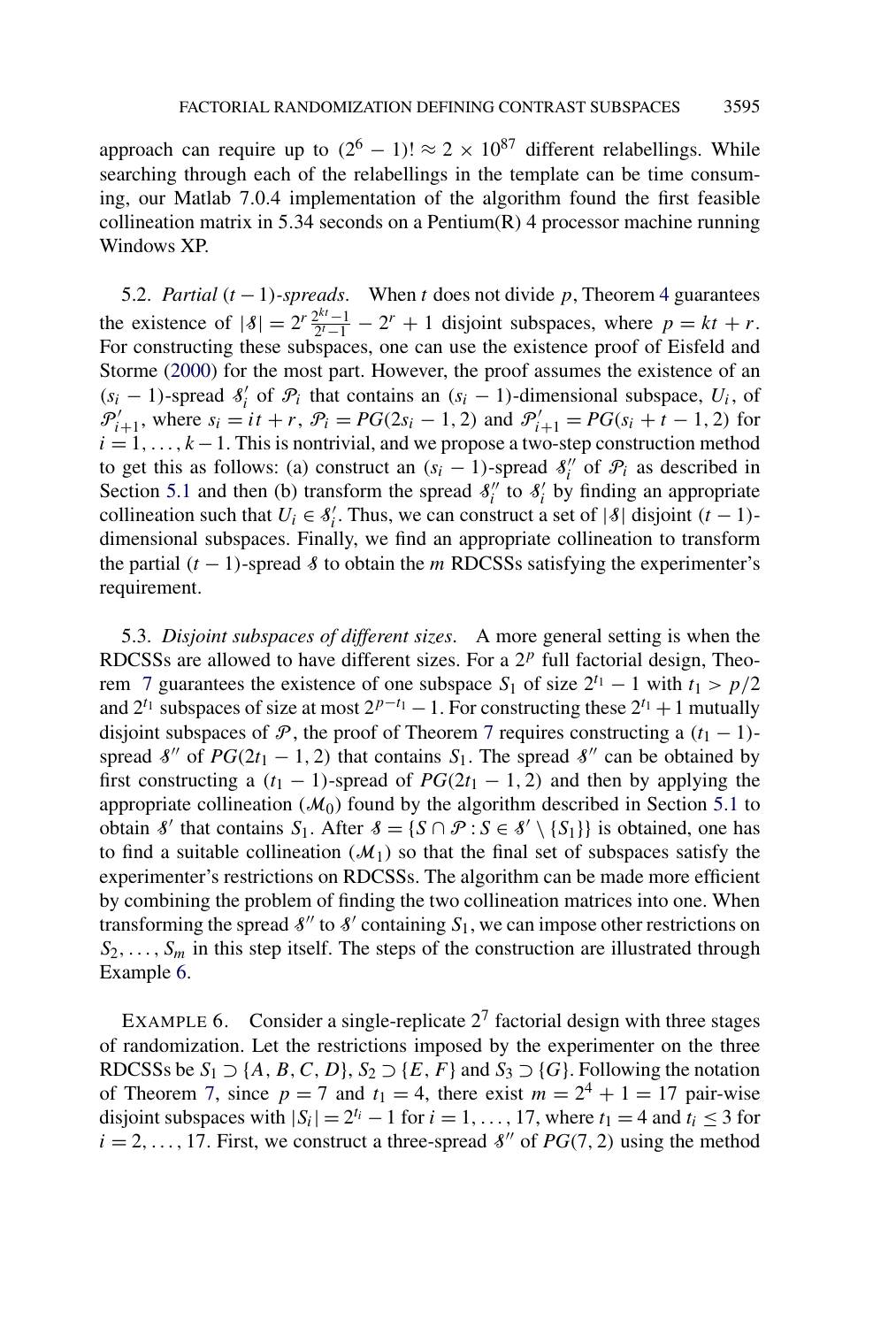| S <sub>1</sub> | $S_2$        | $S_3$          | $S_4$         | $\cdots$ | $S_{16}$       | $S_{17}$       |
|----------------|--------------|----------------|---------------|----------|----------------|----------------|
| A              | E            | <b>BCFG</b>    | DE            | .        | <b>DEFH</b>    | <b>CE</b>      |
| B              | <b>AEFH</b>  | G              | <b>BEFH</b>   | .        | <b>ACFG</b>    | <b>ADEFH</b>   |
| C              | <b>CFG</b>   | <b>ADFH</b>    | <b>BFG</b>    | .        | <b>BCG</b>     | <b>ABCFG</b>   |
| D              | CG           | <b>BCEGH</b>   | DG            | .        | <b>ACFH</b>    | <b>BG</b>      |
| AB             | AFH          | <b>BCF</b>     | <b>BDFH</b>   | .        | <b>ACDEGH</b>  | <b>ACDFH</b>   |
| BC             | <b>ACEGH</b> | <b>ADFGH</b>   | <b>EGH</b>    | .        | ABF            | <b>BCDEGH</b>  |
| <b>CD</b>      | F            | <b>ABCDEFG</b> | <b>BDF</b>    | .        | <b>ABFGH</b>   | <b>ACF</b>     |
| <b>ABD</b>     | <b>ACFGH</b> | <b>EFGH</b>    | <b>BFGH</b>   | .        | <b>DEFG</b>    | <b>ABCDFGH</b> |
| AC             | <b>CEFG</b>  | ABCDGH         | <b>BDEFG</b>  | .        | <b>BCDEFGH</b> | <b>ABEFG</b>   |
| <b>BD</b>      | ACEFGH       | <b>BCEH</b>    | <b>BDEFGH</b> | .        | <b>GH</b>      | <b>ABDEFGH</b> |
| ABC            | ACGH         | <b>ABCDH</b>   | DGH           | .        | <b>ABDEH</b>   | <b>BDGH</b>    |
| <b>BCD</b>     | <b>AEH</b>   | <b>ABCDEF</b>  | <b>DEH</b>    | .        | <b>BCH</b>     | <b>CDEH</b>    |
| ABCD           | AH           | <b>ADEG</b>    | Н             | .        | <b>BCDEF</b>   | DH             |
| <b>ACD</b>     | EF           | <b>ADE</b>     | <b>BEF</b>    | .        | <b>ABDEG</b>   | AEF            |
| AD             | <b>CEG</b>   | <b>EFH</b>     | EG            | .        | <b>ACDE</b>    | <b>BCEG</b>    |

TABLE 3 *Three-spread of PG*(7, 2) *containing*  $S_1 = \langle A, B, C, D \rangle$ ,  $S_2 \supset \{E, F\}$  *and*  $S_3 \supset \{G\}$ 

described in Section 5.1, and then we find an appropriate collineation matrix  $\mathcal{M}_0$ that transforms  $\mathscr{S}''$  to  $\mathscr{S}$  such that  $\mathscr{S}$  contains  $S_1 = \langle A, B, C, D \rangle$ ,  $S_2 \supset \{E, F\}$  and  $S_3 \supset \{G\}$ . Table 3 contains some of the elements of the transformed spread.

For this example, the three disjoint subspaces  $S_1$ ,  $S_2$  and  $S_3$  that satisfy the experimenter's requirements are obtained by deleting the elements of  $S_i$ 's in the transformed spread that contains  $H$ . The collineation matrix  $M$  used for the transformation is as follows:

$$
\mathcal{M} = \begin{pmatrix}\n1 & 1 & 1 & 1 & 1 & 1 & 1 & 0 \\
0 & 1 & 0 & 0 & 1 & 1 & 0 & 0 \\
1 & 0 & 1 & 1 & 1 & 0 & 1 & 0 \\
1 & 1 & 1 & 0 & 1 & 0 & 0 & 1 \\
0 & 1 & 0 & 1 & 0 & 1 & 1 & 1 \\
0 & 1 & 1 & 1 & 1 & 1 & 0 & 0 \\
0 & 1 & 0 & 0 & 0 & 1 & 1 & 1 \\
1 & 0 & 0 & 0 & 0 & 0 & 0 & 0\n\end{pmatrix}
$$

.

Thus,  $\{S \cap \mathcal{P} : S \in \mathcal{S}' \setminus \{S_1\} \cup S_1 \text{ contains the required set of subspaces } S_1, S_2 \}$ and  $S_3$  for the three stages of randomization.

**6. Fractional factorial designs.** Though the designs discussed in this article are full factorial designs, the results also apply to FF designs with randomization restrictions. The existence of regular FF designs with randomization restrictions is equivalent to that of the full factorial design generated from the basic factors of the FF design (*base factorial design*). One can find a 2r−<sup>s</sup> fractional factorial with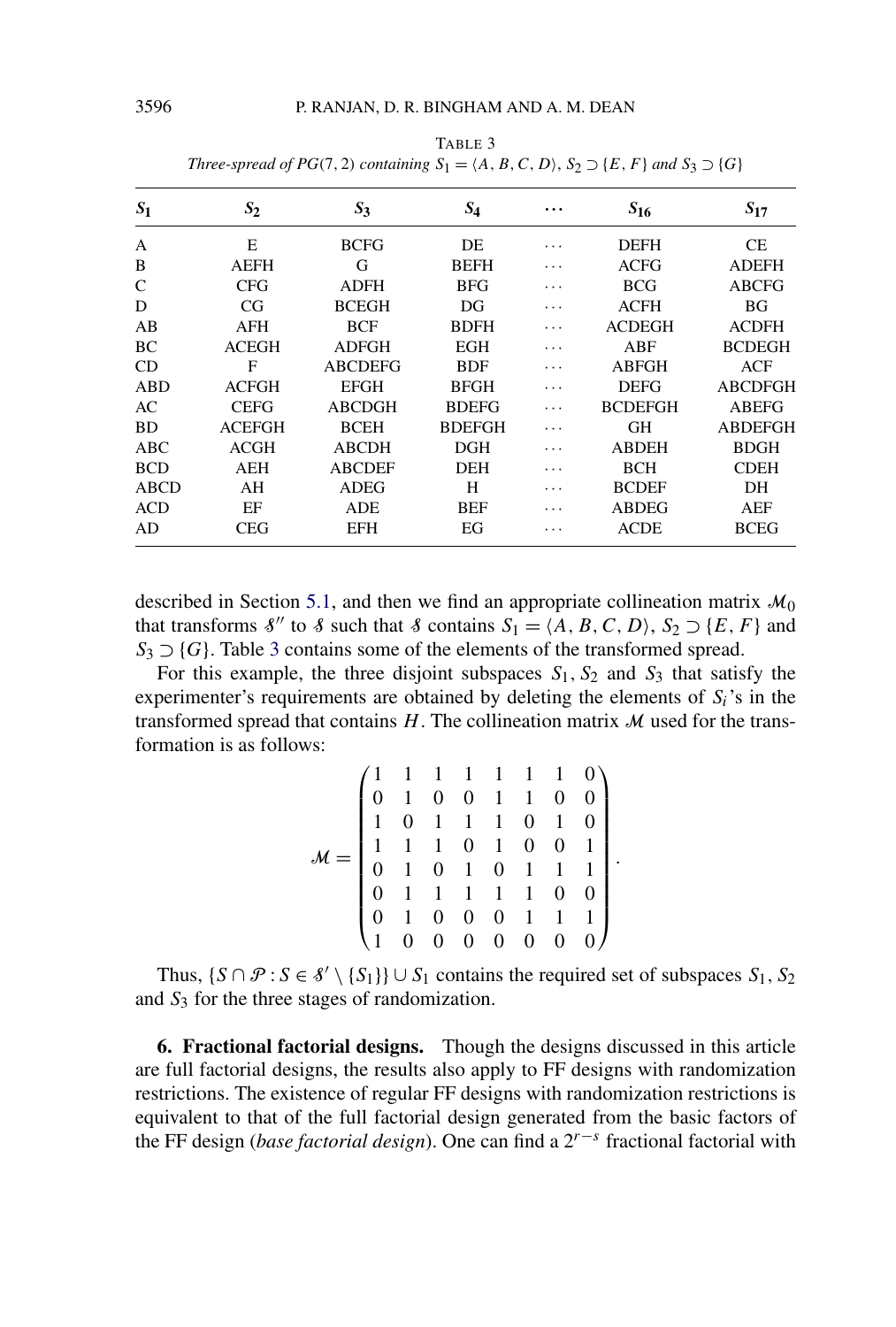randomization restrictions by first investigating the existence a  $2<sup>u</sup>$  full factorial design  $(u = r - s)$  with the appropriate randomization restrictions. If the design exists, one can construct the  $2<sup>u</sup>$  full factorial design with randomization restrictions as outlined in Section 5 and then assign the *added factors* to the effects at the appropriate level of randomization to get the desired design.

Consider, for example, a  $2^{8-2}$  fractional factorial experiment with randomization structure characterized by a split-lot design. Suppose that the experiment has to be run in four stages with randomization restrictions given by  $S_1 \supset \{A, B\}$ ,  $S_2 \supset \{C, D\}, S_3 \supset \{E, F\}$  and  $S_4 \supset \{G, H\}.$  Then, the six independent *basic factors*  $(A, B, C, D, E, F)$  with effect space  $\mathcal{P} = \langle A, B, \dots, F \rangle$  form a 2<sup>6</sup> full factorial split-lot design. The results discussed in Section 4 guarantee the existence of a two-spread of  $P$ , and the algorithm described in Section 5.1 shows the construction for obtaining three disjoint subspaces of size seven each satisfying the requirements of  $S_1$ ,  $S_2$  and  $S_3$ . Moreover, we know that there exist nine disjoint subspaces of size seven each. Therefore,  $S_4$  can be constructed by choosing a subspace from the remaining six disjoint subspaces and then by aliasing two generators  $G$  and  $H$ with effects in this subspace [Box, Hunter and Hunter (1978)].

Fractionation of the base factorial design can occur in a different scenario. For example, consider a  $2^{8-2}$  experiment with the requirement of three stages of randomization and the restrictions on the RDCSSs be defined by  $S_1 \supset \{A, B\}$ ,  $S_2 \supset \{C, D, E\}$  and  $S_3 \supset \{F, G, H\}$ . In this case, one can use the algorithm in Section 5.1 to construct three disjoint subspaces satisfying  $S_1 \supseteq \{A, B\}, S_2 \supseteq$  $\{C, D, E\}$  and  $S_3 \supset \{F\}$ . Next, one can choose two generators (or points) from  $S_3$ that are assigned to  $G$  and  $H$ .

To rank the designs, one can use existing criteria such as minimum aberration [Fries and Hunter (1980)], maximum number of clear effects [Chen, Sun and Wu (1993) and Wu and Chen (1992)] and V -criterion [Bingham et al. (2008)]. Thus, one can select an appropriate set of generators based on the experimenter's interest. The structure of a spread acts as a template to shorten the computer search for good fractional factorial designs.

**7. Concluding remarks.** In this paper, we have demonstrated that the projective subspaces of the effect space  $P$  can be used to characterize the randomization restrictions of factorial designs in block, split-plot, split-lot and other structures. Under the assumptions of model (1), Theorem 2 summarizes the impact of randomization restrictions on the distribution of factorial effect estimators and motivates the search for disjoint randomization defining contrast subspaces. Obtaining a set of disjoint subspaces of the effect space  $P$  is nontrivial. In the most general case, Theorem 7 presents a necessary and sufficient condition for the existence of disjoint subspaces of unequal sizes. Furthermore, the proof motivates strategies for constructing these, and this makes a wide variety of designs accessible in this unified framework.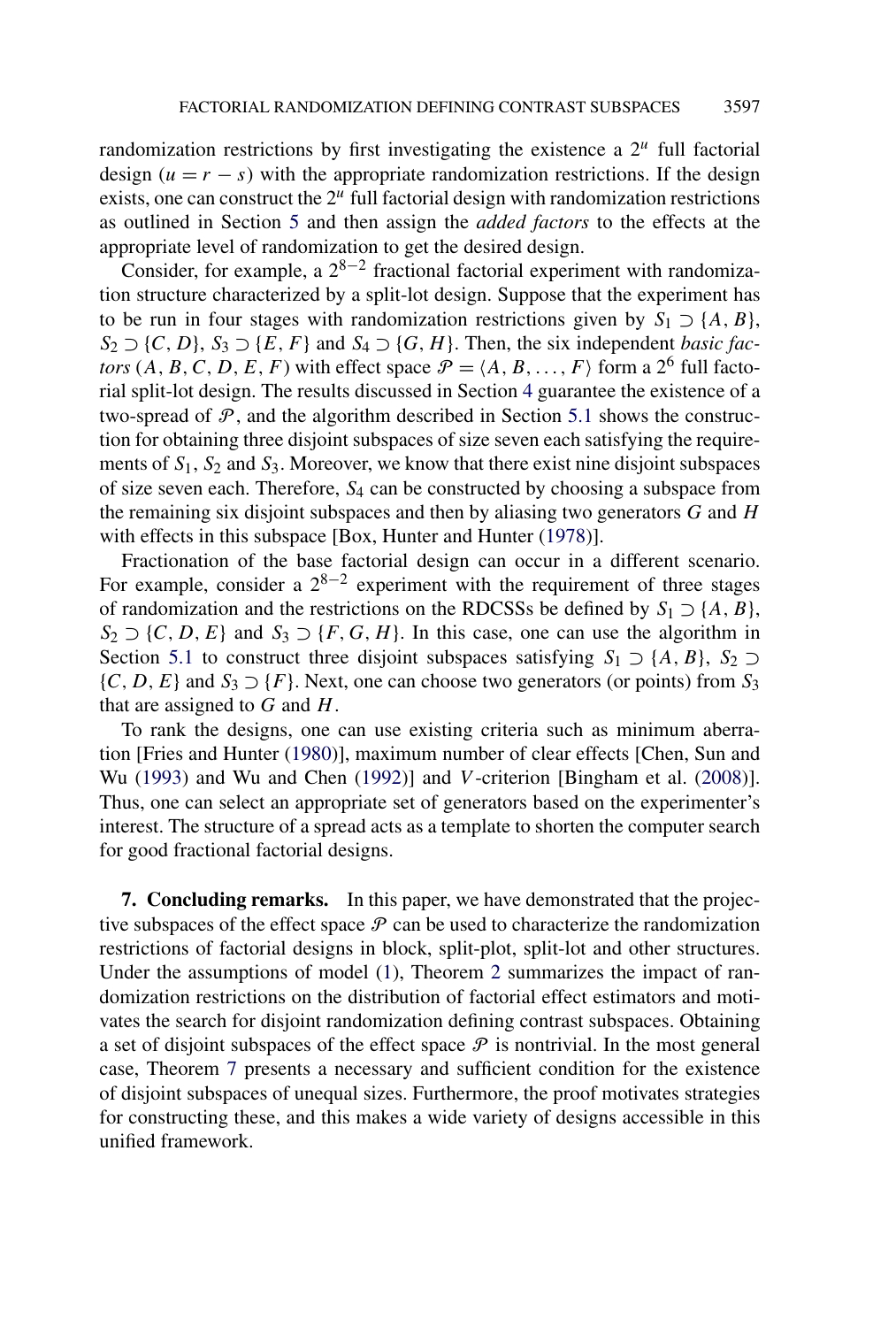**Acknowledgments.** We would like to thank the referees and Associate Editor for their thoughtful comments and suggestions.

## **REFERENCES**

- ADDELMAN, S. (1964). Some two-level factorial plans with split-plot confounding. *Technometrics* **6** 253–258.
- ANDRÉ, J. (1954). Uber nicht-Desarguessche Ebenen mit transitiver Translationsgruppe. *Math. Z.* **60** 156–186. MR0063056
- BAILEY, R. A. (1977). Patterns of confounding in factorial designs. *Biometrika* **64** 597–604. MR0501643
- BATTEN, L. M. (1997). *Combinatorics of Finite Geometries*, 2nd ed. Cambridge Univ. Press, Cambridge. MR1474497
- BINGHAM, D., SITTER, R. R., KELLY, E., MOORE, L. and OLIVAS, J. D. (2008). Factorial designs with multiple levels of randomization. *Statist. Sinica* **18** 493–513.
- BINGHAM, D. and SITTER, R. R. (1999). Minimum-aberration two-level fractional factorial splitplot designs. *Technometrics* **41** 62–70.
- BISGAARD, S. (1994). A note on the definition of resolution for blocked 2k−<sup>p</sup> designs. *Technometrics* **36** 308–311. MR1292444
- BISGAARD, S. (2000). The design and analysis of  $2^{k-p} \times 2^{q-r}$  split-plot experiments. *J. Quality Technology* **32** 39–56.
- BOSE, R. C. (1947). Mathematical theory of the symmetrical factorial design. *Sankhy*a¯ **8** 107–166.

BOX, G. E. P., HUNTER, W. G. and HUNTER, J. S. (1978). *Statistics for Experiments: An Introduction to Design, Data Analysis, and Model Building.* Wiley, New York. MR0483116

- BUTLER, N. A. (2004). Construction of two-level split-lot fractional factorial designs for multistage processes. *Technometrics* **46** 445–451. MR2101512
- CHEN, H. and CHENG, C. S. (1999). Theory of optimal blocking of 2n−<sup>m</sup> designs. *Ann. Statist.* **27** 1948–1973. MR1765624
- CHEN, J., SUN, D. X. and WU, C. F. J. (1993). A catalogue of two-level and three-level fractional factorial designs with small runs. *Internat. Statist. Rev.* **61** 131–145.
- CHENG, S.-W., LI, W. and YE, K. Q. (2004). Blocked nonregular two-level factorial designs. *Technometrics* **46** 269–279. MR2082497
- COCHRAN, W. G. and COX, G. M. (1957). *Experimental Designs*, 2nd ed. Wiley, New York. MR0085682
- DANIEL, C. (1959). Use of half normal plots in interpreting factorial two-level experiments. *Technometrics* **1** 311–341. MR0125710
- DEAN, A. M. (1978). The analysis of interactions in single replicate generalized cyclic designs. *J. Roy. Statist. Soc. Ser. B* **40** 79–84. MR0512146
- DEAN, A. M. and JOHN, J. A. (1975). Single-replicate factorial experiments in generalized cyclic designs, II. Asymmetrical arrangements. *J. Roy. Statist. Soc. Ser. B* **37** 72–76. MR0368342
- DEAN, A. M. and VOSS, D. T. (1999). *Design and Analysis of Experiments*. Springer, New York. MR1673800
- DEY, A. and MUKERJEE, R. (1999). *Fractional Factorial Plans.* Wiley, New York. MR1679441
- EISFELD, J. and STORME, L. (2000). (Partial) t-spreads and minimal t-covers in finite projective spaces. Univ. Gent.
- FRIES, A. and HUNTER, W. G. (1980). Minimum aberration 2k−<sup>p</sup> designs. *Technometrics* **22** 601– 608. MR0596803
- GOVAERTS, P. (2005). Small maximal partial t-spreads. *Bull. Belg. Math. Soc. Simon Stevin* **12** 607–615. MR2206003